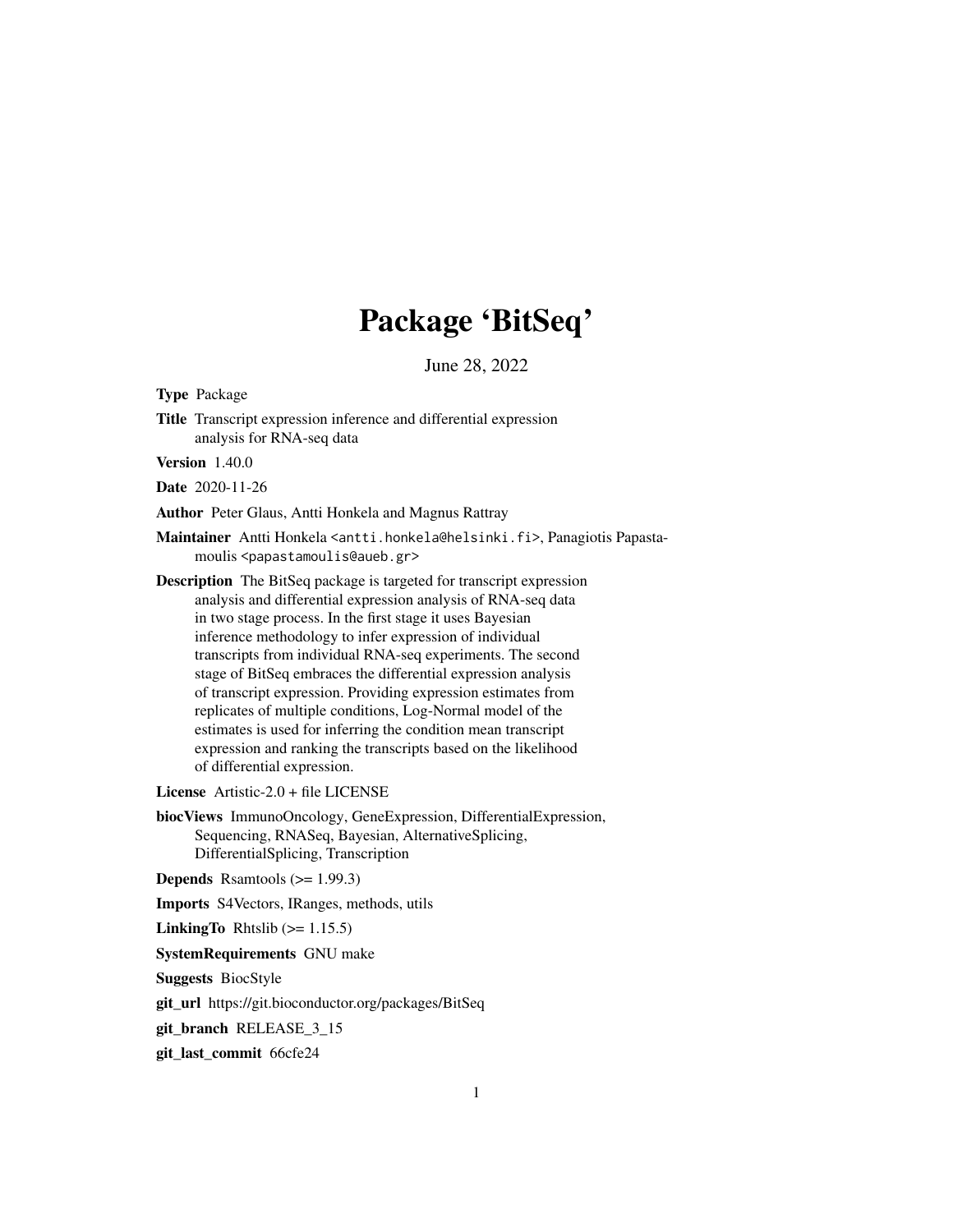<span id="page-1-0"></span>git\_last\_commit\_date 2022-04-26 Date/Publication 2022-06-28

# R topics documented:

| Index |  |
|-------|--|

BitSeq-package *Bayesian Inference of Transcripts from Sequencing data*

# Description

The BitSeq package is targeted for transcript expression analysis and differential expression analysis of RNA-seq data in two stage process.

In the first stage it uses Bayesian inference methodology to infer expression of individual transcripts from individual RNA-seq experiments.

The second stage of BitSeq embraces the differential expression analysis of transcript expression. Providing expression estimates from replicates of multiple conditions, Log-Normal model of the estimates is used for inferring the condition mean transcript expression and ranking the transcripts based on the likelihood of differential expression.

# Author(s)

Peter Glaus, Antti Honkela and Magnus Rattray Maintainer: Peter Glaus <glaus@cs.man.ac.uk>

# References

Glaus, P., Honkela, A. and Rattray, M. (2012). Identifying differentially expressed transcripts from RNA-seq data with biological variation. Bioinformatics, 28(13), 1721-1728.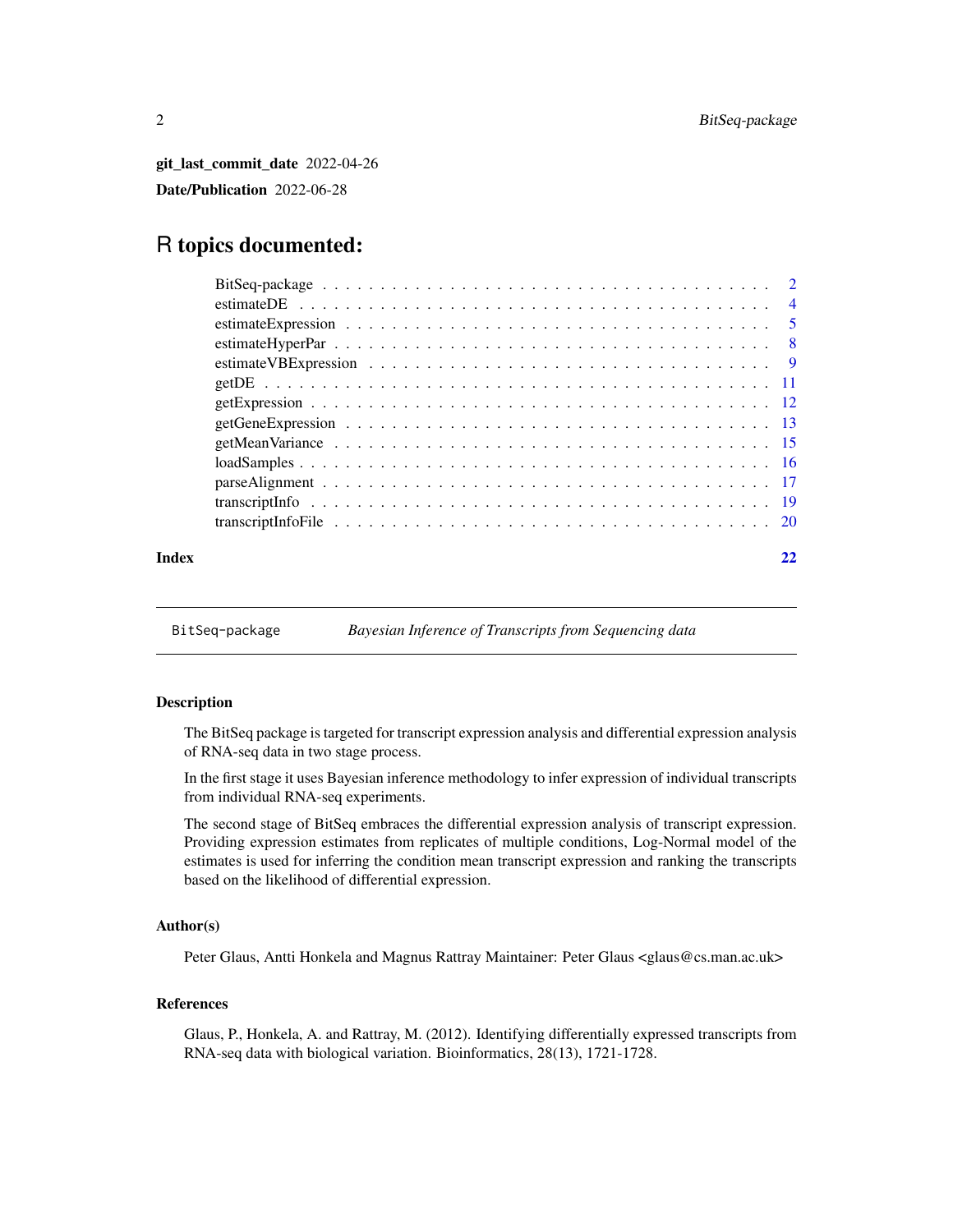# BitSeq-package 3

#### Examples

```
## Not run:
## basic use
res1 <- getExpression("data-c0b0.sam","ensSelect1.fasta")
res2 <- getExpression("data-c0b1.sam","ensSelect1.fasta")
res3 <- getExpression("data-c1b0.sam","ensSelect1.fasta")
res4 <- getExpression("data-c1b1.sam","ensSelect1.fasta")
deRes <- getDE( list(c(res1$fn, res2$fn),
                     c(res3$fn, res4$fn)) )
## top 10 differentially expressed
head(deRes$pplr[ order(abs(0.5-deRes$pplr$pplr), decreasing=TRUE ), ], 10)
## advanced use, keeping the intermediate files
parseAlignment( "data-c0b0.sam",
   outFile = "data-c0b0.prob",
   trSeqFile = "ensSelect1.fasta",
   trInfoFile = "data.tr",
  uniform = TRUE,
   verbose = TRUE )
estimateExpression( "data-c0b0.prob",
   outFile = "data-c0b0",
   outputType = "RPKM",
   trInfoFile = "data.tr",
   MCMC_burnIn = 200,
   MCMC_samplesN = 200,
  MCMC_samplesSave = 100,
  MCMC_scaleReduction = 1.1,
   MCMC_chainsN = 2 )
cond1Files = c("data-c0b0.rpkm","data-c0b1.rpkm")
cond2Files = c("data-c1b1.rpkm","data-c1b1.rpkm")
allConditions = list(cond1Files, cond2Files)
getMeanVariance( allConditions,
  outFile = "data.means",
  log = TRUE)
estimateHyperPar( allConditions,
  outFile = "data.par",
   meanFile = "data.means",
  verbose = TRUE )
estimateDE( allConditions,
   outFile = "data",
   parFile = "data.par" )
## End(Not run)
```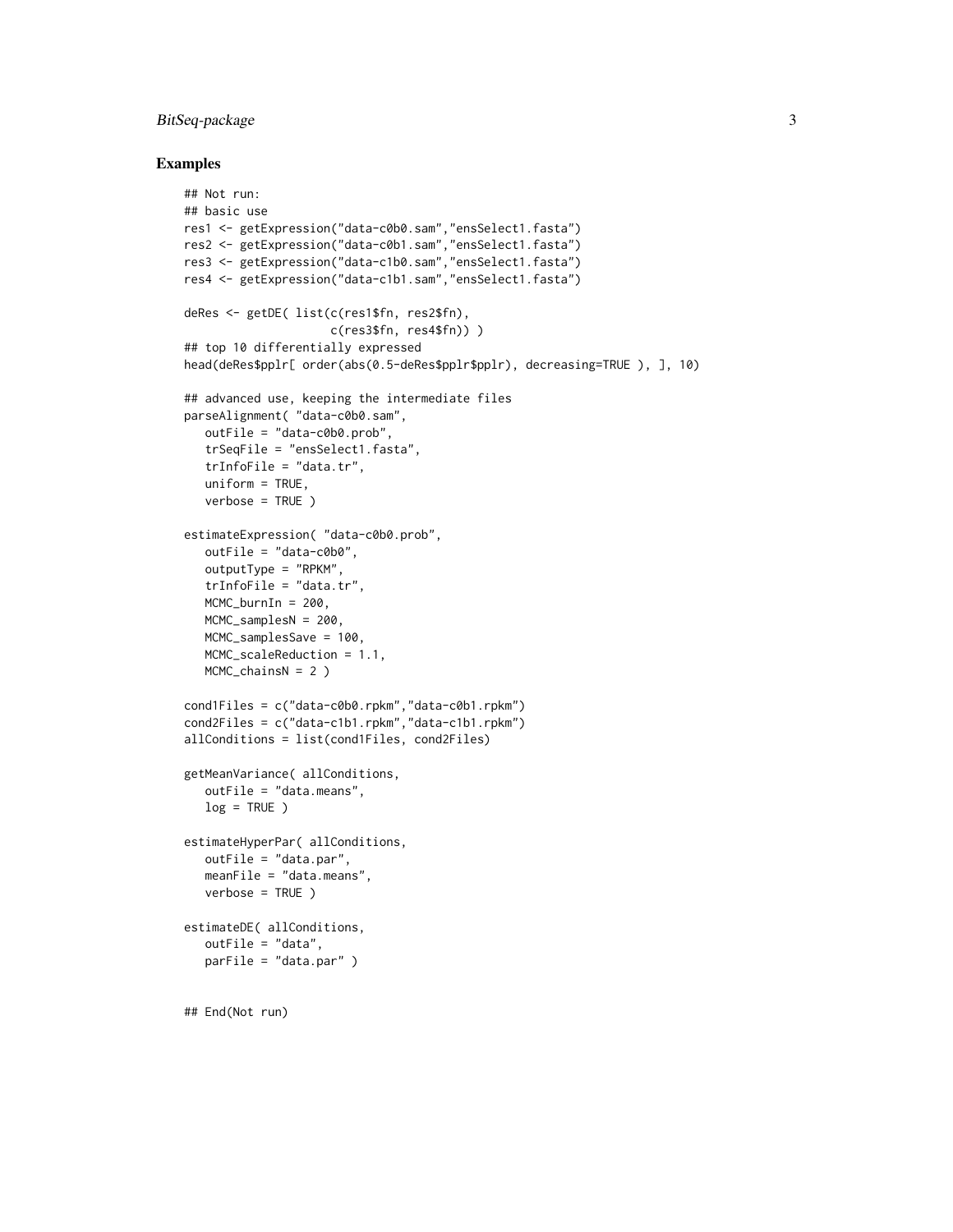<span id="page-3-1"></span><span id="page-3-0"></span>

# Description

Estimate condition mean expression for both experimental conditions using the expression estimates obtained by [estimateExpression](#page-4-1)

#### Usage

```
estimateDE(conditions, outFile, parFile,
     lambda0=NULL, samples=NULL, confidencePerc=NULL,
     verbose=NULL, norm=NULL, seed=NULL, pretend=FALSE )
```
#### Arguments

| conditions | List of vectors, each vector containing names of files containing the expres-<br>sion samples from a replicate (Can be both technical and biological replicates.<br>However, in order to get good results biological replicates for each condition are<br>essential). |
|------------|-----------------------------------------------------------------------------------------------------------------------------------------------------------------------------------------------------------------------------------------------------------------------|
| outFile    | Prefix for the output files.                                                                                                                                                                                                                                          |
| parFile    | File containing estimated hyperparameters.                                                                                                                                                                                                                            |
| samples    | Produce samples of condition mean expression apart from PPLR and confi-<br>dence.                                                                                                                                                                                     |
|            | confidence Percentage for confidence intervals. (Default is $95\%$ )                                                                                                                                                                                                  |
| verbose    | Verbose output. Advanced options:                                                                                                                                                                                                                                     |
| lambda0    | Model parameter lambda_0.                                                                                                                                                                                                                                             |
| norm       | Vector of (multiplicative) normalization constants for library size normalization<br>of expression samples. Number of constants has to match the number of expres-<br>sion samples files.                                                                             |
| seed       | Sets the initial random seed for repeatable experiments.                                                                                                                                                                                                              |
| pretend    | Do not execute, only print out command line calls for the $C++$ version of the<br>program.                                                                                                                                                                            |

# Details

This function takes as an input expression samples from biological replicates of two or more conditions and hyperparameters over precision distribution inferred by [estimateHyperPar](#page-7-1). It uses pseudo-vectors of expression samples from all replicates to infer condition mean expression for each condition.

The condition mean expression samples are used for computation of the Probability of Positive Log Ratio (PPLR) as well as  $log_2$  fold change of expression with confidence intervals and average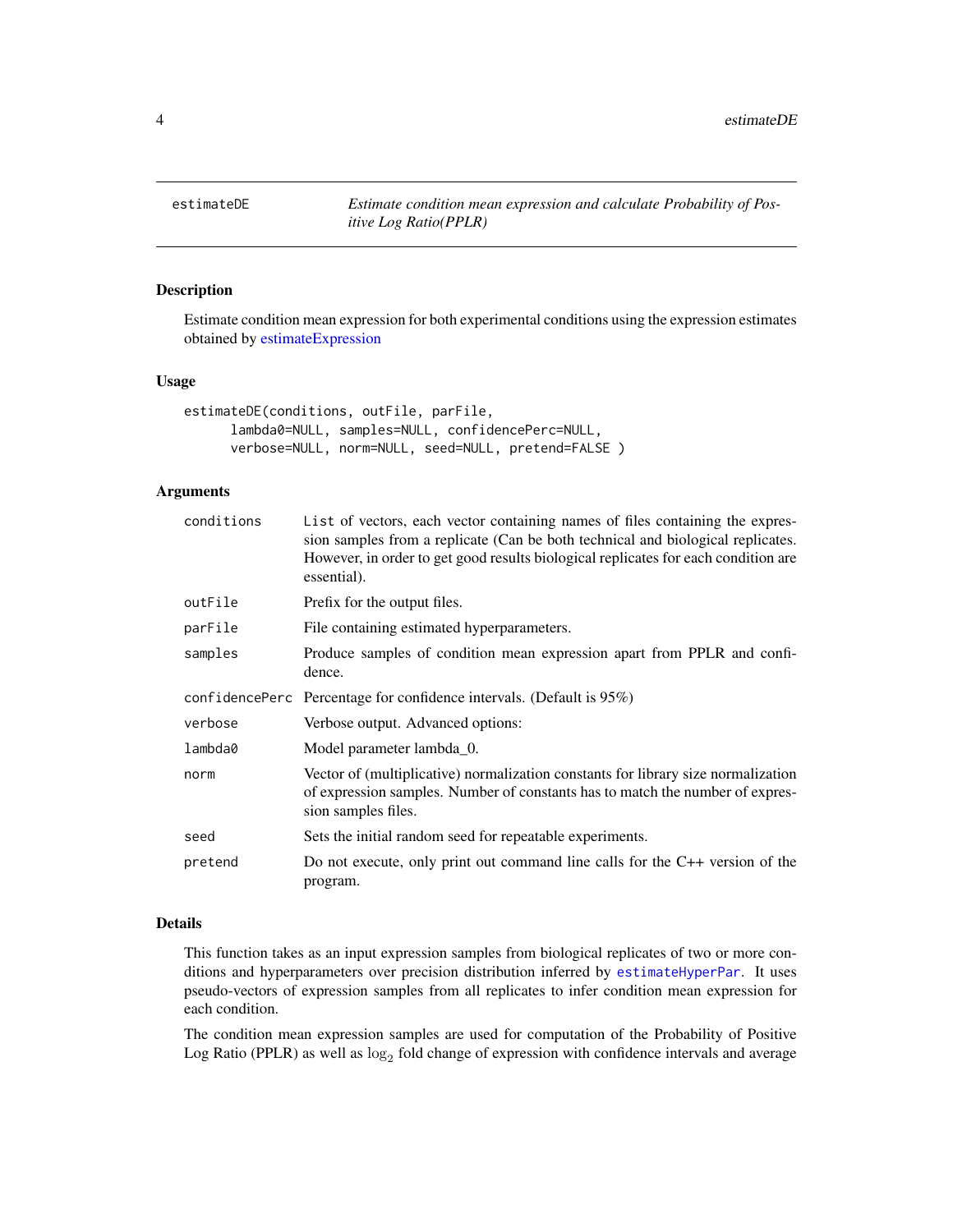# <span id="page-4-0"></span>estimateExpression 5

condition mean expression for each transcript. Optionally the function can produce also the samples of condition mean expression for each condition.

For more than one conditions, the comparison is done pairwise between all conditions ( $CP =$  $C*(C-1)$  $\frac{C-1}{2}$  pairs), reporting: CPxPPLR CPx(log2FC ciLow ciHigh) CxMeanExpr.

#### Value

| .pplr   | file containing the PPLR, mean log2 fold change with confidence intervals,                |
|---------|-------------------------------------------------------------------------------------------|
|         | mean condition mean expressions                                                           |
| .est    | files containing samples of condition mean expressions for each condition - op-<br>tional |
| .estVar | file containing samples of inferred variance of the first condition - optional            |

#### Author(s)

Peter Glaus

#### See Also

[estimateExpression](#page-4-1), [estimateHyperPar](#page-7-1)

#### Examples

```
## Not run:
cond1Files = c("data-c0b0.rpkm","data-c0b1.rpkm")
cond2Files = c("data-c1b0.rpkm","data-c1b1.rpkm")
estimateDE(conditions=list(cond1Files, cond2Files), outFile="data.pplr",
     parFile="data.par", norm=c(1.0, 0.999, 1.0017, 0.9998))
```
## End(Not run)

<span id="page-4-1"></span>estimateExpression *Estimate expression of transcripts*

#### **Description**

Estimates the expression of transcripts using Markov chain Monte Carlo Algorithm

#### Usage

```
estimateExpression(probFile, outFile, parFile=NULL, outputType=NULL, gibbs=NULL,
     trInfoFile=NULL, thetaActFile=NULL, MCMC_burnIn=NULL, MCMC_samplesN=NULL,
     MCMC_samplesSave=NULL, MCMC_chainsN=NULL, MCMC_dirAlpha=NULL, seed=NULL,
     verbose=NULL, procN=NULL, pretend=FALSE)
estimateExpressionLegacy(probFile, outFile, parFile=NULL, outputType=NULL,
     gibbs=NULL, trInfoFile=NULL, thetaActFile=NULL, MCMC_burnIn=NULL,
     MCMC_samplesN=NULL, MCMC_samplesSave=NULL, MCMC_samplesNmax=NULL,
     MCMC_chainsN=NULL, MCMC_scaleReduction=NULL, MCMC_dirAlpha=NULL,
     seed=NULL, verbose=NULL, pretend=FALSE)
```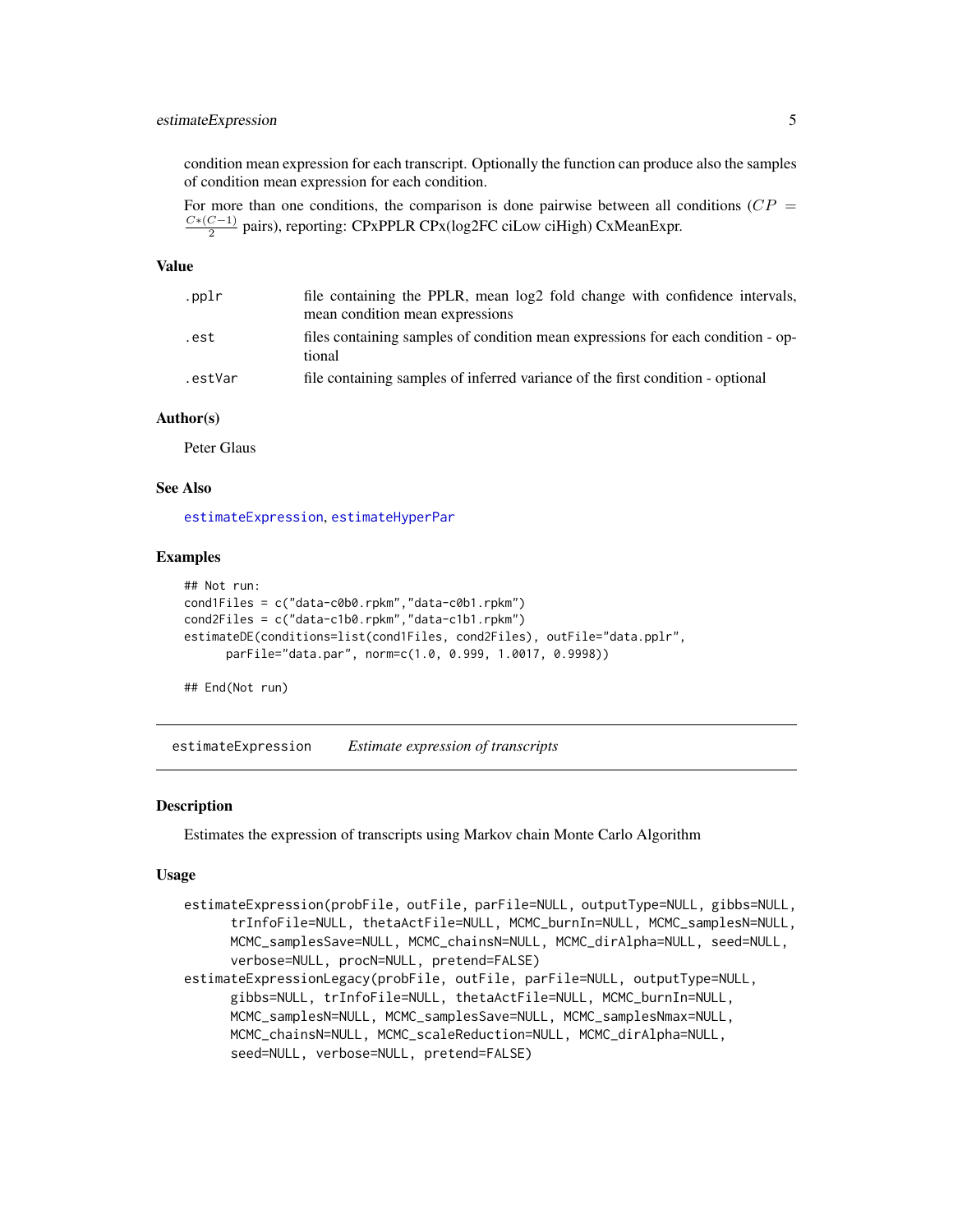#### <span id="page-5-0"></span>Arguments

| probFile            | File with alignment probabilities produced by parseAlignment                                                                                                                                            |
|---------------------|---------------------------------------------------------------------------------------------------------------------------------------------------------------------------------------------------------|
| outFile             | Prefix for the output files.                                                                                                                                                                            |
| outputType          | Output type, possible values: theta, RPKM, counts, tau.                                                                                                                                                 |
| gibbs               | Use regular Gibbs sampling instead of Collapsed Gibbs sampling.                                                                                                                                         |
| parFile             | File containing parameters for the sampler, which can be otherwise specified<br>by [MCMC*] options. As the file is checked after every MCMC iteration, the<br>parameters can be adjusted while running. |
| trInfoFile          | File containing transcript information. (Necessary for RPKM)                                                                                                                                            |
| MCMC_burnIn         | Length of sampler's burn in period.                                                                                                                                                                     |
| MCMC_samplesN       | Initial number of samples produced. These are used either to estimate the num-<br>ber of necessary samples or to estimate possible scale reduction.                                                     |
| MCMC_samplesSave    |                                                                                                                                                                                                         |
|                     | Number of samples recorder at the end in total.                                                                                                                                                         |
| MCMC_chainsN        | Number of parallel chains used. At least two chains will be used.                                                                                                                                       |
| seed                | Sets the initial random seed for repeatable experiments.                                                                                                                                                |
| verbose             | Verbose output.                                                                                                                                                                                         |
| procN               | Maximum number of threads to be used. The program will not use more threads<br>that there are MCMC chains. Advanced options:                                                                            |
| thetaActFile        | File for logging noise parameter thetaAct, which is only generated when regular<br>Gibbs sampling is used.                                                                                              |
| MCMC_dirAlpha       | Alpha parameter for the Dirichlet distribution.                                                                                                                                                         |
| pretend             | Do not execute, only print out command line calls for the $C++$ version of the<br>program.                                                                                                              |
| MCMC_scaleReduction |                                                                                                                                                                                                         |
|                     | (Only for estimateExpressionLegacy.) Target scale reduction, sampler fin-<br>ishes after this value is met.                                                                                             |
| MCMC_samplesNmax    |                                                                                                                                                                                                         |
|                     | (Only for estimateExpressionLegacy.) Maximum number of samples pro-<br>duced in one iteration. After producing samplesNmax samples sampler finishes.                                                    |

#### Details

This function runs Collapse Gibbs algorithm to sample the MCMC samples of transcript expression. The input is the .prob file containing alignment probabilities which were produced by [parseAlignment](#page-16-1). Other optional input is the transcript information file specified by trInfoFile and again produced by parseAlignment.

The estimateExpression function first runs burn-in phase and initial iterations to estimate the properties of the MCMC sampling. The initial samples are used to estimate the number of samples necessary for generating MCMC\_samplesSave effective samples in the second, final, stage.

The estimateExpressionLegacy uses less efficient convergence checking via "scale reduction" estimation. After an iteration of generating MCMC\_samplesN samples, it estimates possible scale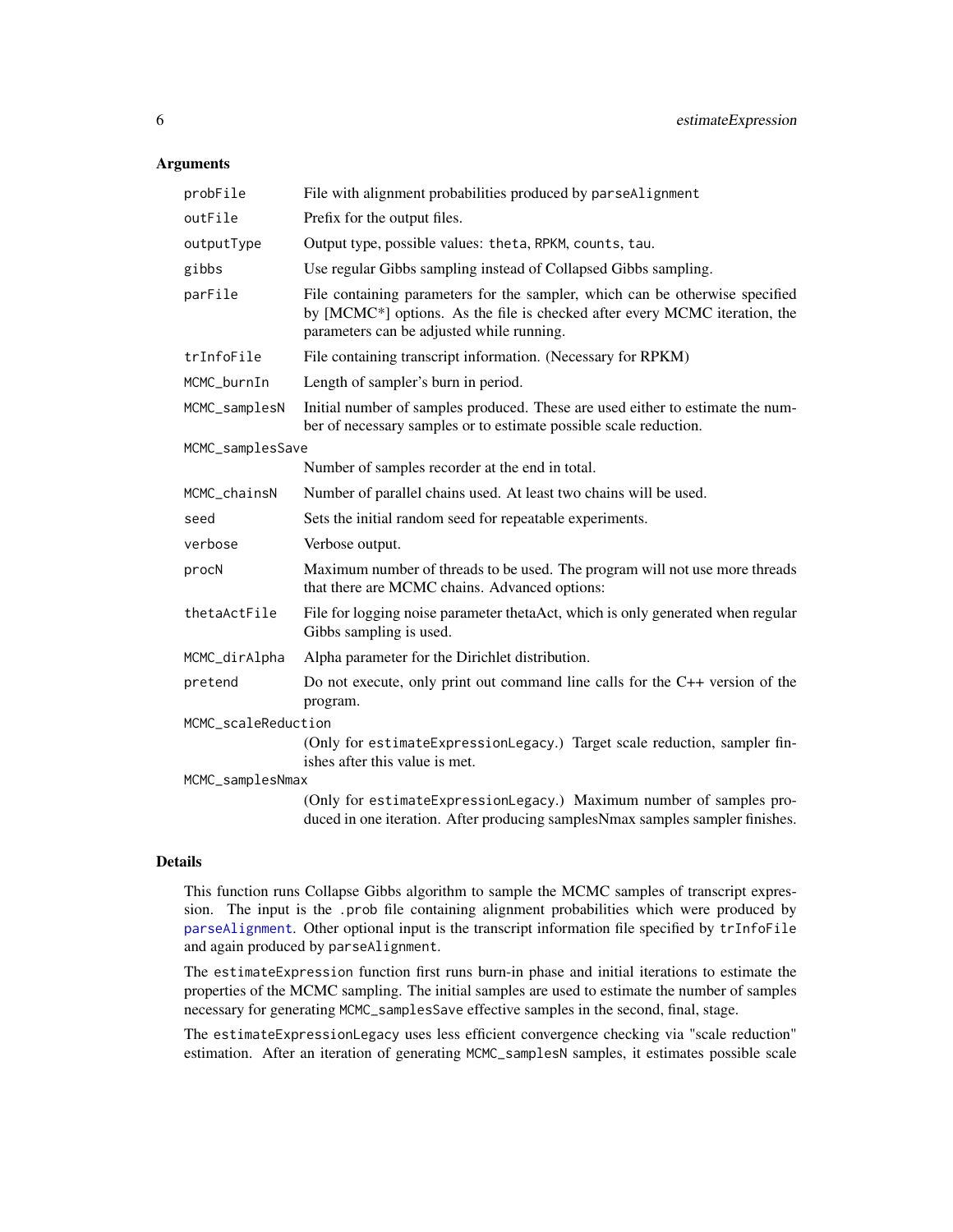#### <span id="page-6-0"></span>estimateExpression 7

reduction of the marginal posterior variance. While the possible scale reduction is high, it doubles the MCMC\_samplesN and starts new iteration. This process is repeated until desired value of MCMC\_scaleReduction is met, or MCMC\_samplesNmax samples are generated.

The sampling algorithm can be configured via parameters file par $F$ ile or by using the MCMC $\star$  options. The advantage of using the file (at least an existing blank text document) is that by changing the configuration values while running, the new values do get updated after every iteration.

#### Value

. the tame and file containing average relative expression of transcripts  $\theta$ 

Either one of sample files based on output type selected:

| .rpkm   | for RPKM expression                    |
|---------|----------------------------------------|
| .counts | for estimated read counts              |
| .theta  | for relative expression of fragments   |
| .tau    | for relative expression of transcripts |

#### Author(s)

Peter Glaus

# See Also

[parseAlignment](#page-16-1)

#### Examples

```
## Not run:
estimateExpression( probFile="data.prob", outFile="data", outputType="RPKM",
      trInfoFile="data.tr", seed=47, verbose=TRUE)
estimateExpression( probFile="data-c0b0.prob", outFile="data-c0b0", outputType="RPKM",
     trInfoFile="data.tr", MCMC_burnIn=200, MCMC_samplesN=200, MCMC_samplesSave=100,
     MCMC_chainsN=2 , MCMC_dirAlpha=NULL )
estimateExpression( probFile="data.prob", outFile="data-G", gibbs=TRUE,
      parFile="parameters1.txt", outputType="counts", trInfoFile="data.tr")
estimateExpressionLegacy( probFile="data-c0b0.prob", outFile="data-c0b0", outputType="RPKM",
      trInfoFile="data.tr", MCMC_burnIn=200, MCMC_samplesN=200, MCMC_samplesSave=100,
   MCMC_samplesNmax=10000, MCMC_scaleReduction=1.2, MCMC_chainsN=2 , MCMC_dirAlpha=NULL )
```
## End(Not run)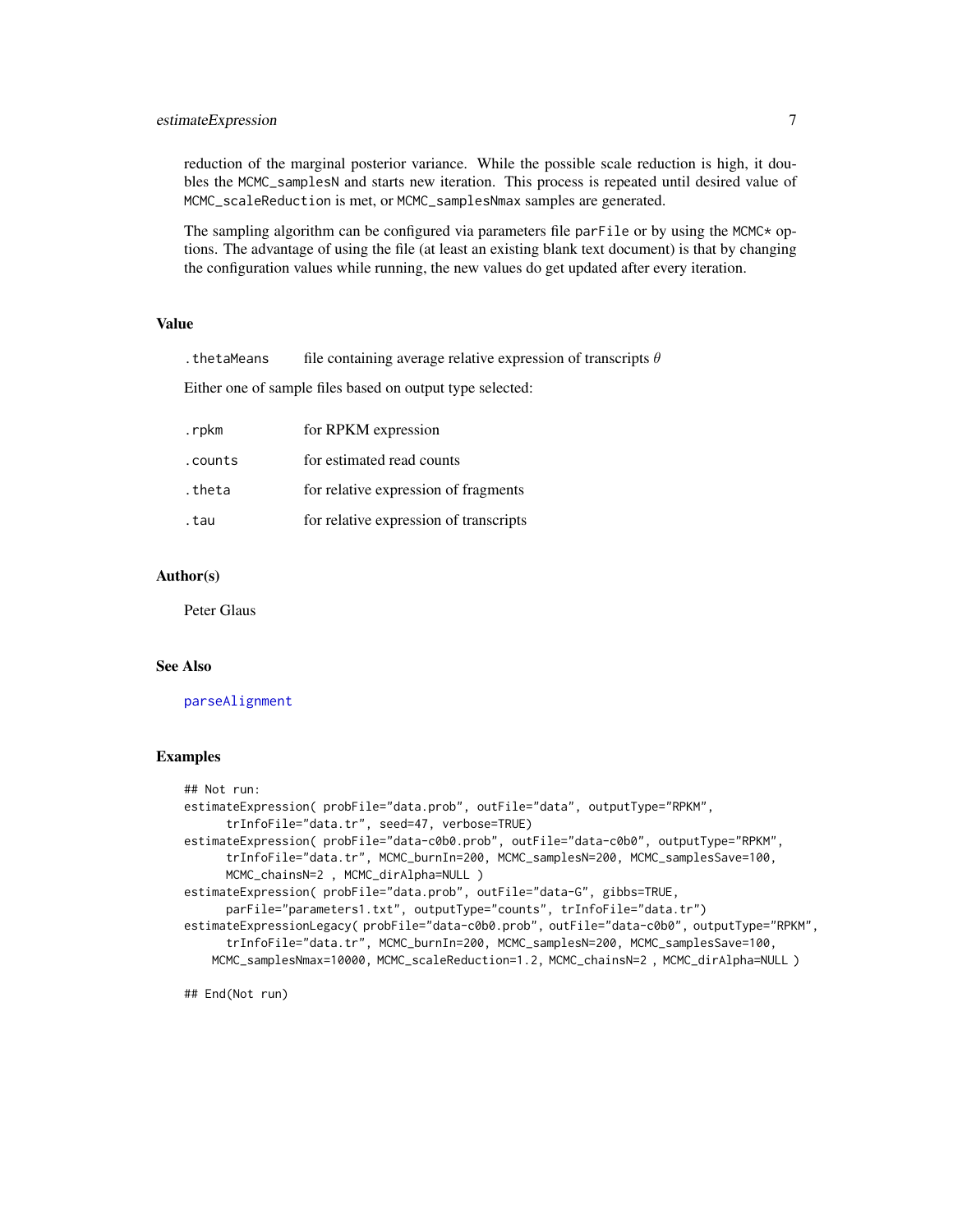<span id="page-7-1"></span><span id="page-7-0"></span>

# Description

Estimate hyperparameters for the Differential Expression model using expression samples and produced smoothed values of the hyperparameters depending on joint mean expression.

## Usage

```
estimateHyperPar( outFile, conditions=NULL, paramsInFile=NULL,
     meanFile=NULL, force=TRUE, exThreshold=NULL, lambda0=NULL,
     paramsAllFile=NULL, smoothOnly=NULL, lowess_f=NULL, lowess_steps=NULL,
     verbose=NULL, veryVerbose=NULL, norm=NULL, seed=NULL, pretend=FALSE )
```

| outFile       | Name of the output file.                                                                                                                                                                                                                                              |
|---------------|-----------------------------------------------------------------------------------------------------------------------------------------------------------------------------------------------------------------------------------------------------------------------|
| conditions    | List of vectors, each vector containing names of files containing the expres-<br>sion samples from a replicate (Can be both technical and biological replicates.<br>However, in order to get good results biological replicates for each condition are<br>essential). |
| paramsInFile  | File produced by previous run of the function using params All File flag.                                                                                                                                                                                             |
| meanFile      | Name of the file containing joint mean and variance.                                                                                                                                                                                                                  |
| exThreshold   | Threshold of lowest expression for which the estimation is done.                                                                                                                                                                                                      |
| paramsAllFile | Name of the file to which to store all parameter values generated prior to lowess<br>smoothing(good for later, more careful re-smoothing.)                                                                                                                            |
| smoothOnly    | Input file contains previously sampled hyperparameters which should smoothed<br>only.                                                                                                                                                                                 |
| verbose       | Verbose output. Advanced options:                                                                                                                                                                                                                                     |
| force         | Force smoothing hyperparameters, otherwise program might not produce pa-<br>rameters file at the end.                                                                                                                                                                 |
| lambda0       | Model parameter lambda0.                                                                                                                                                                                                                                              |
| lowess_f      | Parameter F for lowess smoothing specifying amount of smoothing.                                                                                                                                                                                                      |
| lowess_steps  | Parameter Nsteps for lowess smoothing specifying number of iterations.                                                                                                                                                                                                |
| veryVerbose   | More verbose output.                                                                                                                                                                                                                                                  |
| norm          | Vector of (multiplicative) normalization constants for library size normalization<br>of expression samples. Number of constants has to match the number of expres-<br>sion samples files.                                                                             |
| seed          | Sets the initial random seed for repeatable experiments.                                                                                                                                                                                                              |
| pretend       | Do not execute, only print out command line calls for the $C++$ version of the<br>program.                                                                                                                                                                            |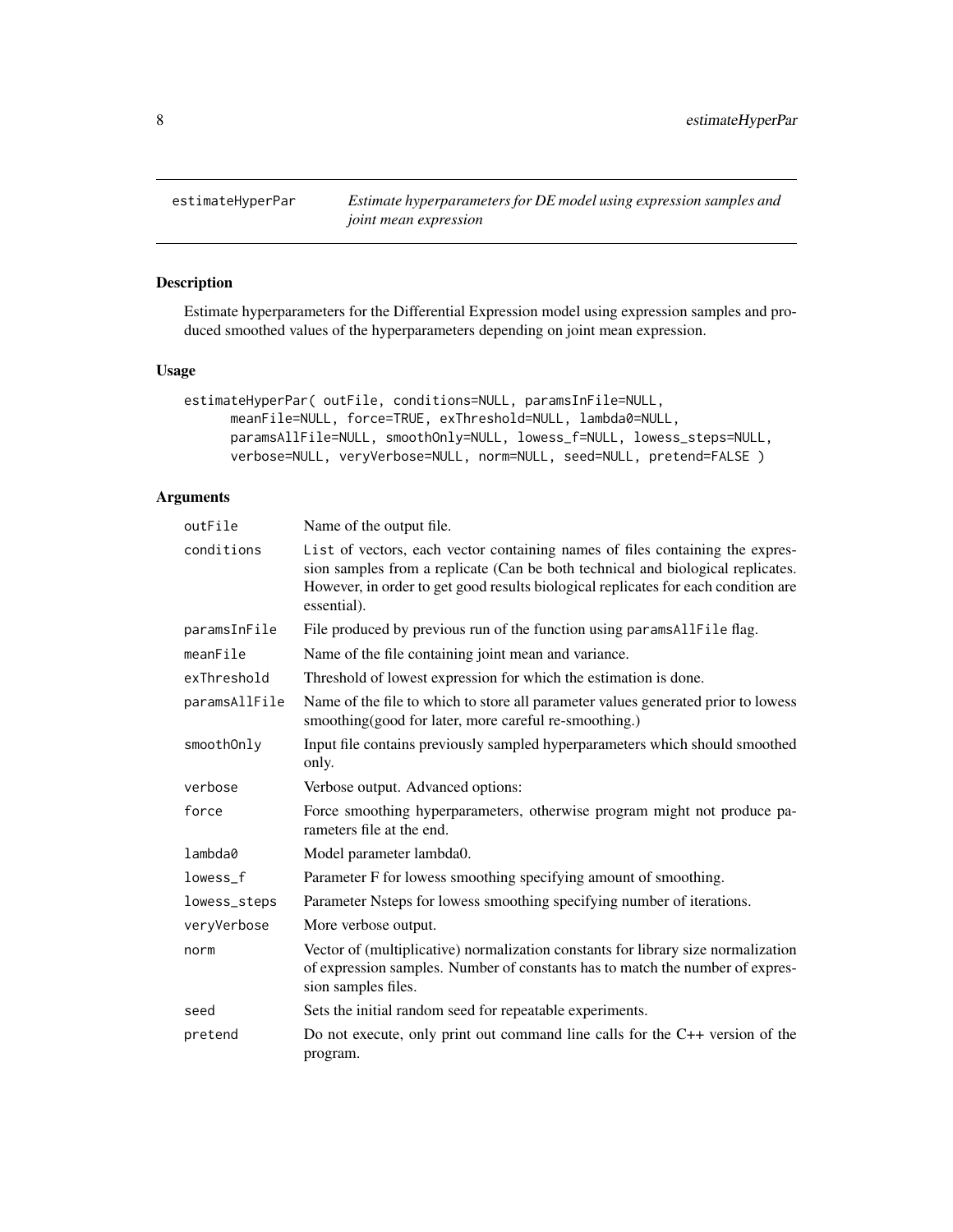#### <span id="page-8-0"></span>Value

| .par    | file containing the smoothed hyperparameters                             |
|---------|--------------------------------------------------------------------------|
| .ALLpar | file containing all hyperparameter samples prior to smoothing - optional |

#### Author(s)

Peter Glaus

#### See Also

[estimateDE](#page-3-1)

#### Examples

```
## Not run:
cond1Files = c("data-c0b0.rpkm","data-c0b1.rpkm")
cond2Files = c("data-c1b0.rpkm","data-c1b1.rpkm")
estimateHyperPar( conditions=list(cond1Files, cond2Files), outFile="data.par",
     meanFile="data.means", verbose=TRUE)
estimateHyperPar( conditions=list(cond1Files, cond2Files), outFile="data.par",
     meanFile="data.means", paramsFile="data.ALLpar", force=FALSE)
estimateHyperPar( outFile="data.par", paramsInFile="data.ALLpar", smoothOnly=TRUE )
## End(Not run)
```
estimateVBExpression *Estimate expression of transcripts using VB*

#### Description

Estimates the expression of transcripts using Variational Bayes inference algorithm

# Usage

```
estimateVBExpression (probFile, outFile, outputType=NULL, trInfoFile=NULL,
     seed=NULL, samples=NULL, optLimit=1e-5, optMethod="FR", procN=4,
     verbose=FALSE, veryVerbose=FALSE, pretend=FALSE)
```

| probFile   | File with alignment probabilities produced by parseAlignment                                                                 |
|------------|------------------------------------------------------------------------------------------------------------------------------|
| outFile    | Prefix for the output files.                                                                                                 |
| outputType | Output type, possible values: theta, RPKM, counts. This is only relevant when<br>the samples option is used. Default: theta. |
| trInfoFile | File containing transcript information. (Necessary for RPKM output)                                                          |
| seed       | Sets the initial random seed for repeatable experiments.                                                                     |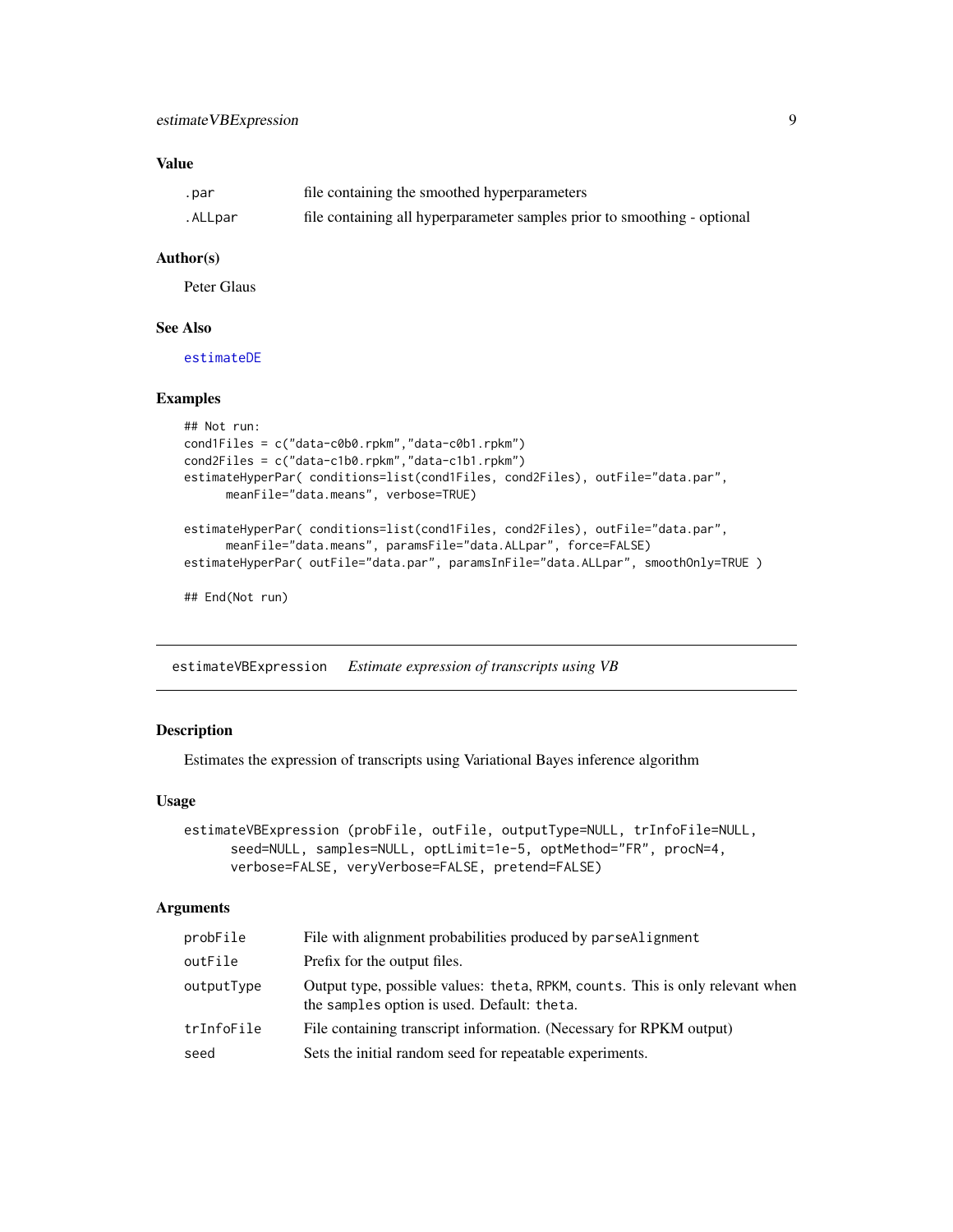<span id="page-9-0"></span>

| samples     | Number of samples to be generated from the posterior distribution. Default: no<br>samples are generated.                     |
|-------------|------------------------------------------------------------------------------------------------------------------------------|
| verbose     | Verbose output.                                                                                                              |
| vervVerbose | Very verbose output.                                                                                                         |
| procN       | Maximum number of threads to be used. The program will not use more threads<br>that there are MCMC chains. Advanced options: |
| optLimit    | The optimisation limit in terms of minimal gradient or change of bound.                                                      |
| optMethod   | The optimisation method, use "FR", "HR", or "steepest".                                                                      |
| pretend     | Do not execute, only print out command line calls for the $C++$ version of the<br>program.                                   |

#### Details

This function runs Variational Bayes algorithm to estimate the transcript expression. The input is the .prob file containing alignment probabilities which were produced by [parseAlignment](#page-16-1). Other optional input is the transcript information file specified by trInfoFile and again produced by parseAlignment.

It is much faster inference than MCMC which estimates mean expression equally well. However, the posterior is in form of Dirichlet distribution with underestimated variance. Use this method in cases when you are only interested in mean expression.

#### Value

.m\_alphas file containing mean relative expression of transcripts  $\theta$  and parameters of the Dirichlet distribution. Please note the first line in the file corresponds to the noise transcript.

If option samples is used, the program also generates samples based of the outputType, the default would be file with extension ".VBtheta".

#### Author(s)

Peter Glaus

#### See Also

[parseAlignment](#page-16-1), [estimateExpression](#page-4-1)

#### Examples

```
## Not run:
setwd(system.file("extdata",package="BitSeq"))
parseAlignment( "data-c0b0.sam", outFile = "data-c0b0.prob", trSeqFile = "ensSelect1.fasta",
      trInfoFile = "data.tr", uniform = TRUE);
estimateVBExpression( probFile="data-c0b0.prob", outFile="data-c0b0-a", outputType="RPKM",
      samples=1000, trInfoFile="data.tr", seed=47, verbose=TRUE)
estimateVBExpression( probFile="data-c0b0.prob", outFile="data-c0b0-b", trInfoFile="data.tr")
estimateVBExpression( probFile="data-c0b0.prob", outFile="data-c0b0-c", trInfoFile="data.tr",
```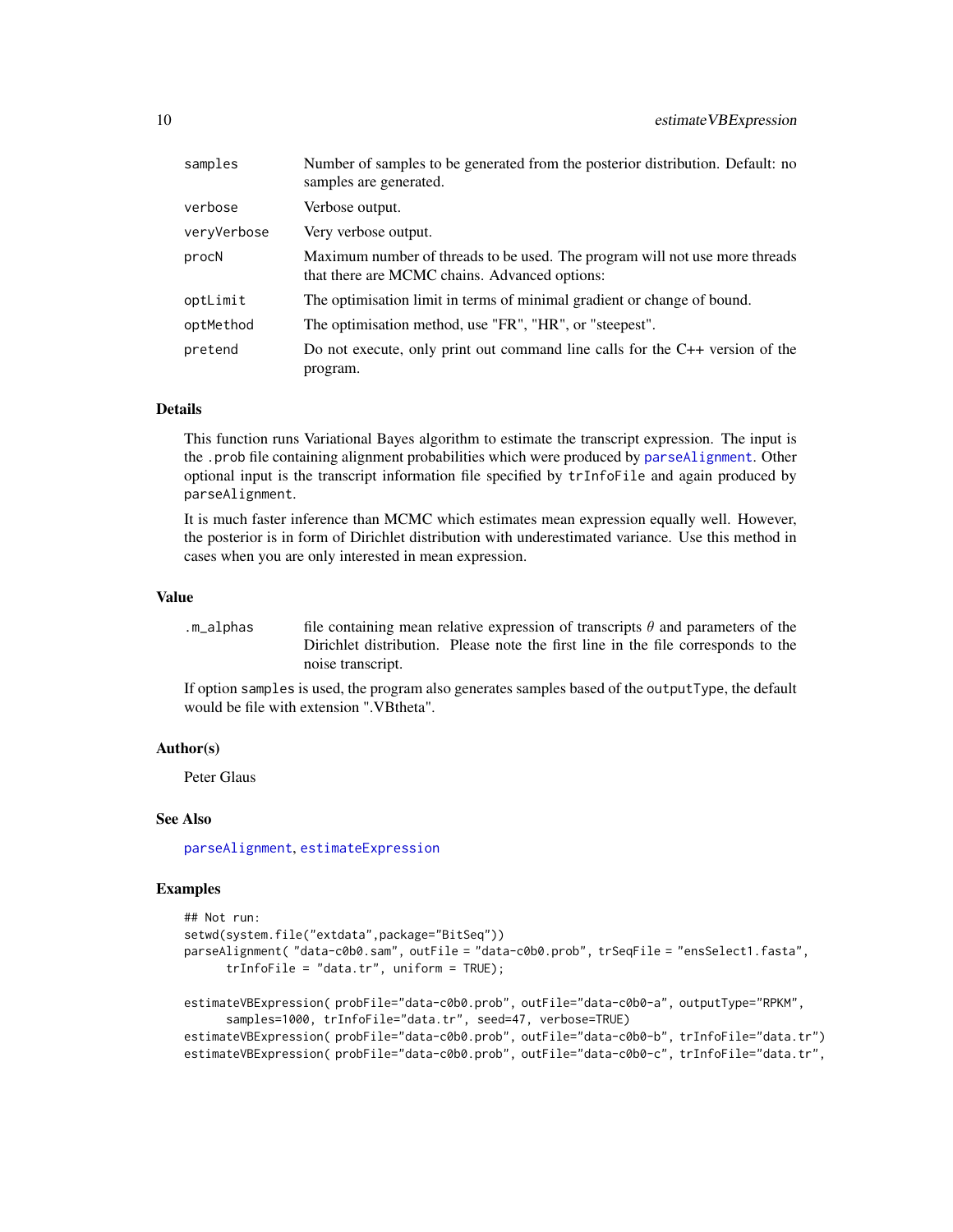#### <span id="page-10-0"></span>getDE  $\qquad 11$

```
optLimit=1e-6, optMethod = "HS", procN=12, veryVerbose=TRUE);
```

```
## End(Not run)
```
<span id="page-10-1"></span>getDE *Estimate Probability of Positive Log Ratio*

# Description

Using expression samples, program estimates the probability of differential expression for each transcript.

# Usage

```
getDE(conditions, outPrefix=NULL, samples=FALSE, trInfoFile=NULL,
     norm=NULL, seed=NULL, pretend=FALSE )
```
# Arguments

| conditions | List of vectors, each vector containing names of files containing the expres-<br>sion samples from a replicate (Can be both technical and biological replicates.<br>However, in order to get good results biological replicates for each condition are<br>essential). |
|------------|-----------------------------------------------------------------------------------------------------------------------------------------------------------------------------------------------------------------------------------------------------------------------|
| outPrefix  | Prefix for the output files. Otherwise program creates temporary files, which are<br>only valid for current R session.                                                                                                                                                |
| samples    | Produce samples of condition mean expression apart from PPLR and confi-<br>dence.                                                                                                                                                                                     |
| trInfoFile | Transcript information file providing the names of transcripts.                                                                                                                                                                                                       |
| norm       | Vector of (multiplicative) normalization constants for library size normalization<br>of expression samples. Number of constants has to match the number of expres-<br>sion samples files.                                                                             |
| seed       | Sets the initial random seed for repeatable experiments.                                                                                                                                                                                                              |
| pretend    | Do not execute, only print out command line calls for the $C++$ version of the<br>program.                                                                                                                                                                            |

# Details

This function uses estimateHyperPar function to estimate the hyperparameters for DE model and the uses estimateDE function to infer the condition mean expression and calculate Probability of Positive Log Ratio.

# Value

list with items:

| pplr | DataFrame with PPLR and other statistics                                    |
|------|-----------------------------------------------------------------------------|
| fn   | list with file names for PPLR file, fn\$pplr, and condition mean expression |
|      | samples, fn\$samplesFiles (only with option samples=TRUE)                   |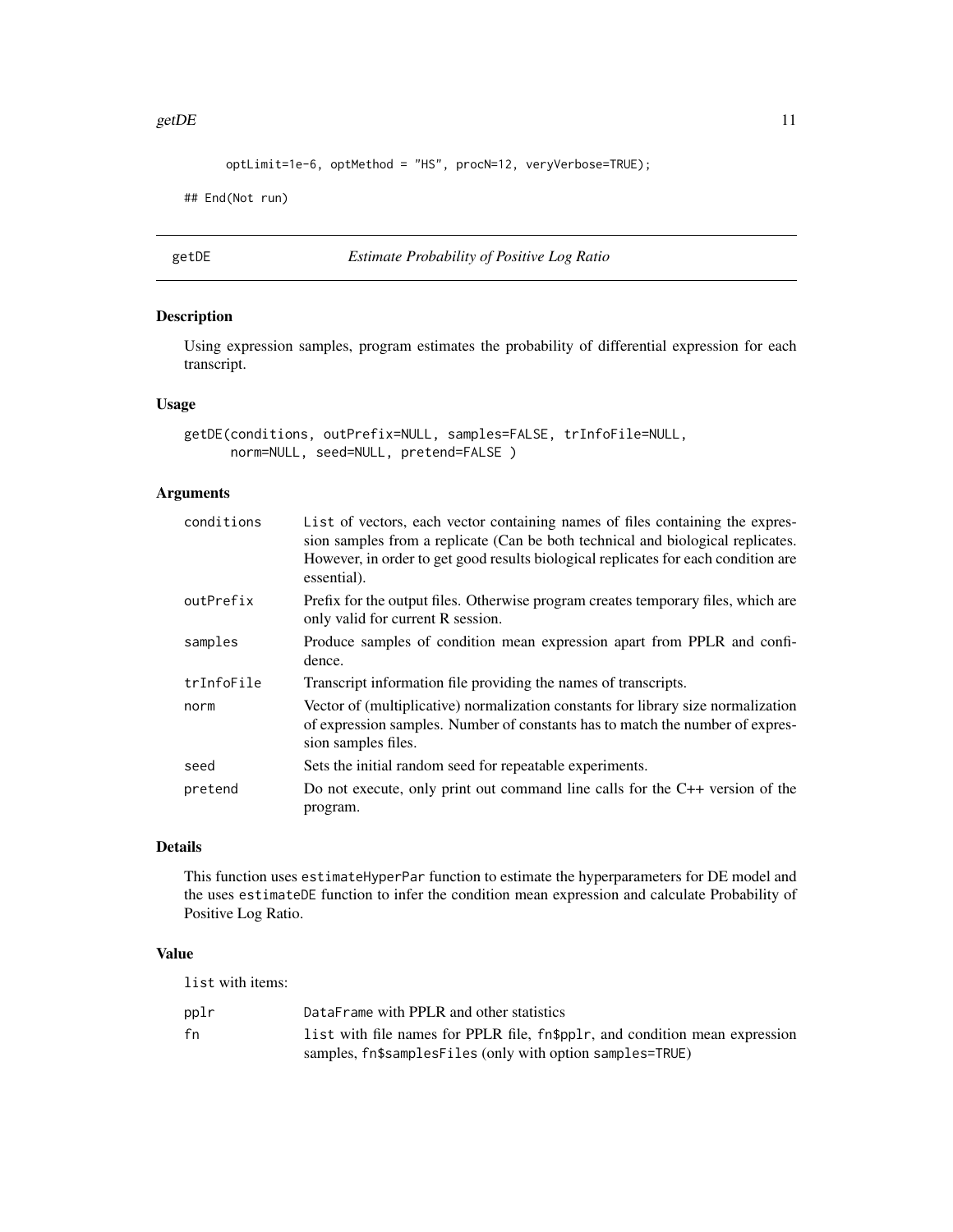#### <span id="page-11-0"></span>Author(s)

Peter Glaus

#### See Also

[getExpression](#page-11-1), [estimateHyperPar](#page-7-1), [estimateDE](#page-3-1)

# Examples

```
## Not run:
cond1Files = c("data-c0b0.rpkm","data-c0b1.rpkm")
cond2Files = c("data-c1b0.rpkm","data-c1b1.rpkm")
deRes <- getDE( conditions=list(cond1Files, cond2Files))
## top 10 DE transcripts
head(deRes$pplr[ order(abs(0.5-deRes$pplr$pplr), decreasing=TRUE ), ], 10)
## End(Not run)
```
<span id="page-11-1"></span>getExpression *Estimate transcript expression*

#### Description

Estimate expression of transcripts. Starting from alignment and reference files function function handles the entire process of expression analysis resulting in transcript expression means and standard deviation together with file containing all the expression samples.

# Usage

```
getExpression(alignFile, trSeqFile, outPrefix=NULL, uniform=TRUE, type="RPKM",
     log=FALSE, limitA=NULL, seed=NULL, pretend=FALSE, ... )
```

| alignFile | File containing read alignments.                                                                                       |
|-----------|------------------------------------------------------------------------------------------------------------------------|
| trSeqFile | File containing transcript sequence in FASTA format.                                                                   |
| outPrefix | Prefix for the output files. Otherwise program creates temporary files, which are<br>only valid for current R session. |
| uniform   | Use uniform read distribution.                                                                                         |
| type      | Output type, possible values: theta, RPKM, counts, tau.                                                                |
| log       | Report mean and expression of logged expression samples.                                                               |
| limitA    | Limit maximum number of alignments per read. Reads with more alignments<br>than limit will be discarded.               |
| seed      | Sets the initial random seed for repeatable experiments.                                                               |
| pretend   | Do not execute, only print out command line calls for the $C++$ version of the<br>program.                             |
| $\cdots$  | Other arguments are passed to estimate Expression, please see estimate Expression<br>for more details                  |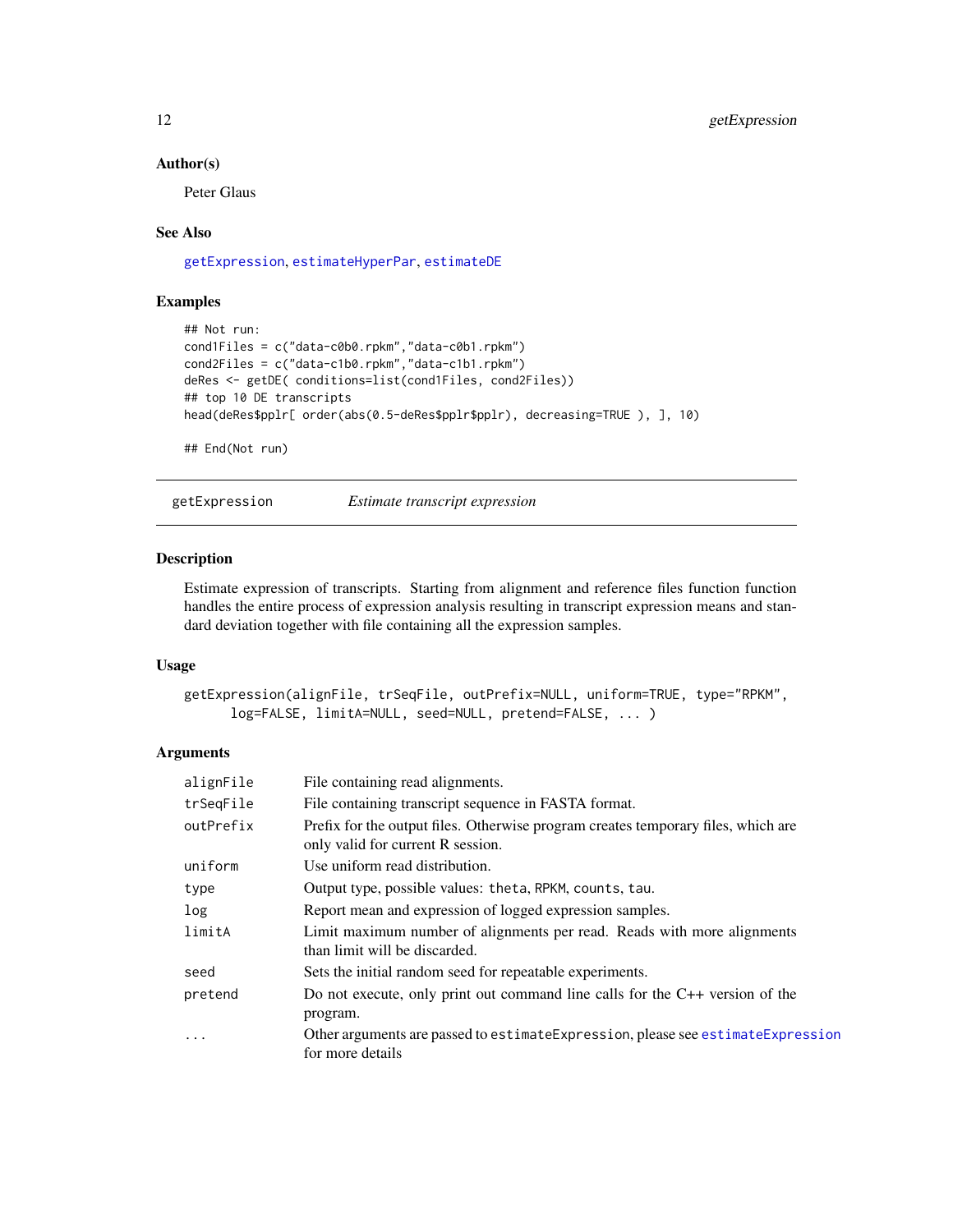#### <span id="page-12-0"></span>Details

This function uses parseAlignment function to compute alignment probabilities and the function estimateExpression to produce the expression samples.

In case of non-uniform read distribution, it first produces approximate estimates of expression using uniform read distribution with VB inference and subsequently uses these estimates to compute read distribution bias-corrected alignment probabilities, which are used in the estimateExpression function to produce expression estimates.

The order of transcripts in the results is always the same as in the alignment file. The transcripts can be identified by names stored in the trInfo part of the result.

#### Value

list with items:

| exp    | DataFrame with transcript expression mean and standard deviation                                                                           |
|--------|--------------------------------------------------------------------------------------------------------------------------------------------|
| fn     | name of the file containing all the expression samples                                                                                     |
| counts | vector of estimated read counts per transcript                                                                                             |
| trInfo | DataFrame with transcript information, contains: transcript name, possibly gene<br>name, transcript length, and adjusted transcript length |

#### Author(s)

Peter Glaus

#### See Also

[getDE](#page-10-1), [estimateExpression](#page-4-1), [parseAlignment](#page-16-1)

#### Examples

```
## Not run:
res1 <- getExpression("data-c0b0.sam","ensSelect1.fasta", MCMC_chains=2,
     MCMC_samplesN=100)
## End(Not run)
```
<span id="page-12-1"></span>getGeneExpression *Calculate gene expression or relative within gene expression*

# Description

Calculate either gene expression or relative within gene expression using transcript expression samples and transcript information file.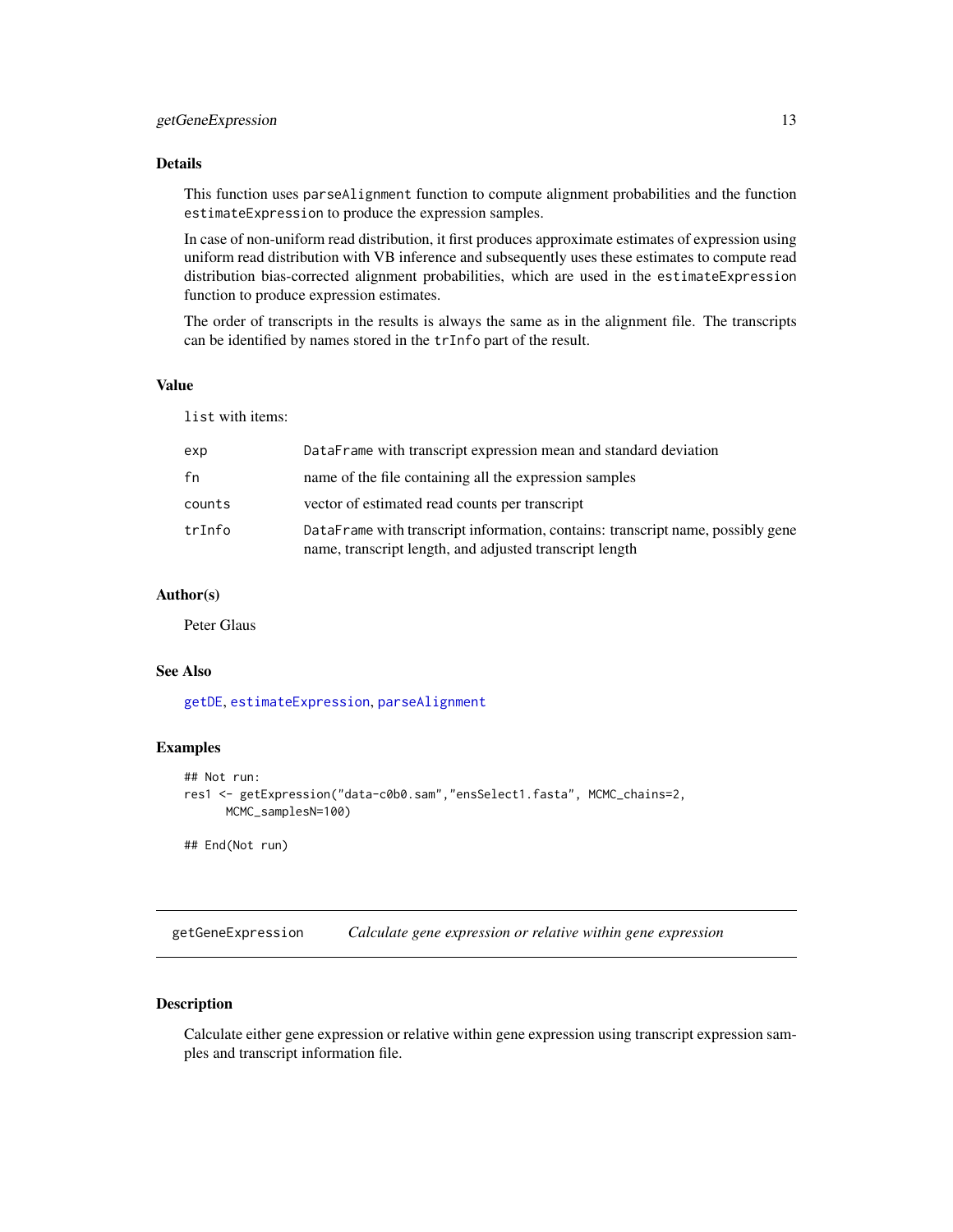#### Usage

```
getGeneExpression(sampleFile, outFile=NULL, trInfo=NULL, trInfoFile=NULL,
     pretend=FALSE)
```

```
getWithinGeneExpression(sampleFile, outFile=NULL, trInfo=NULL, trInfoFile=NULL,
     pretend=FALSE, keepOrder=FALSE)
```
#### Arguments

| sampleFile | File containing the transcript expression samples.                                                                                                                                         |
|------------|--------------------------------------------------------------------------------------------------------------------------------------------------------------------------------------------|
| outFile    | Name of the output file. If not used, function uses temporary file.                                                                                                                        |
| trInfo     | DataFrame containing transcript information. Either trInfo or trInfoFile<br>argument has to be provided. Otherwise function tries file with same name as<br>sampleFile and extension tr.   |
| trInfoFile | Transcript information file. Either trInfo or trInfoFile argument has to be<br>provided. Otherwise function tries file with same name as sampleFile and<br>extension tr.                   |
| pretend    | Do not execute, only print out command line calls for the $C++$ version of the<br>program.                                                                                                 |
| keep0rder  | If TRUE then transcripts will always keep same order, otherwise transcripts might<br>be grouped by genes in the output. (The order is always same if transcripts are<br>grouped by genes.) |

#### **Details**

The getGeneExpression function takes samples of transcript expression and produces file with expression of genes by adding up transcript expression.

The getWithinGeneExpression function takes samples of transcript expression and produces file with relative within gene expression samples for each transcript.

Both function need valid transcript information which contains gene transcript mapping. This can be provided either via DataFrame trInfo or file named trInfoFile.

In case of a file, it should be formatted in following manner. The first line should contain "# M <numberOfTranscripts>" and the following numberOfTranscripts lines have to contain "<gene-Name> <transcriptName> <transcriptLength>". Example is provided in extdata/ensSelect1.tr. Please note that the transcript information file automatically generated from alignment files are not sufficient because SAM/BAM files do not include gene names. We hope to provide more convenient way in future versions of BitSeq.

#### Value

Name of file containing the new expression samples.

#### Author(s)

Peter Glaus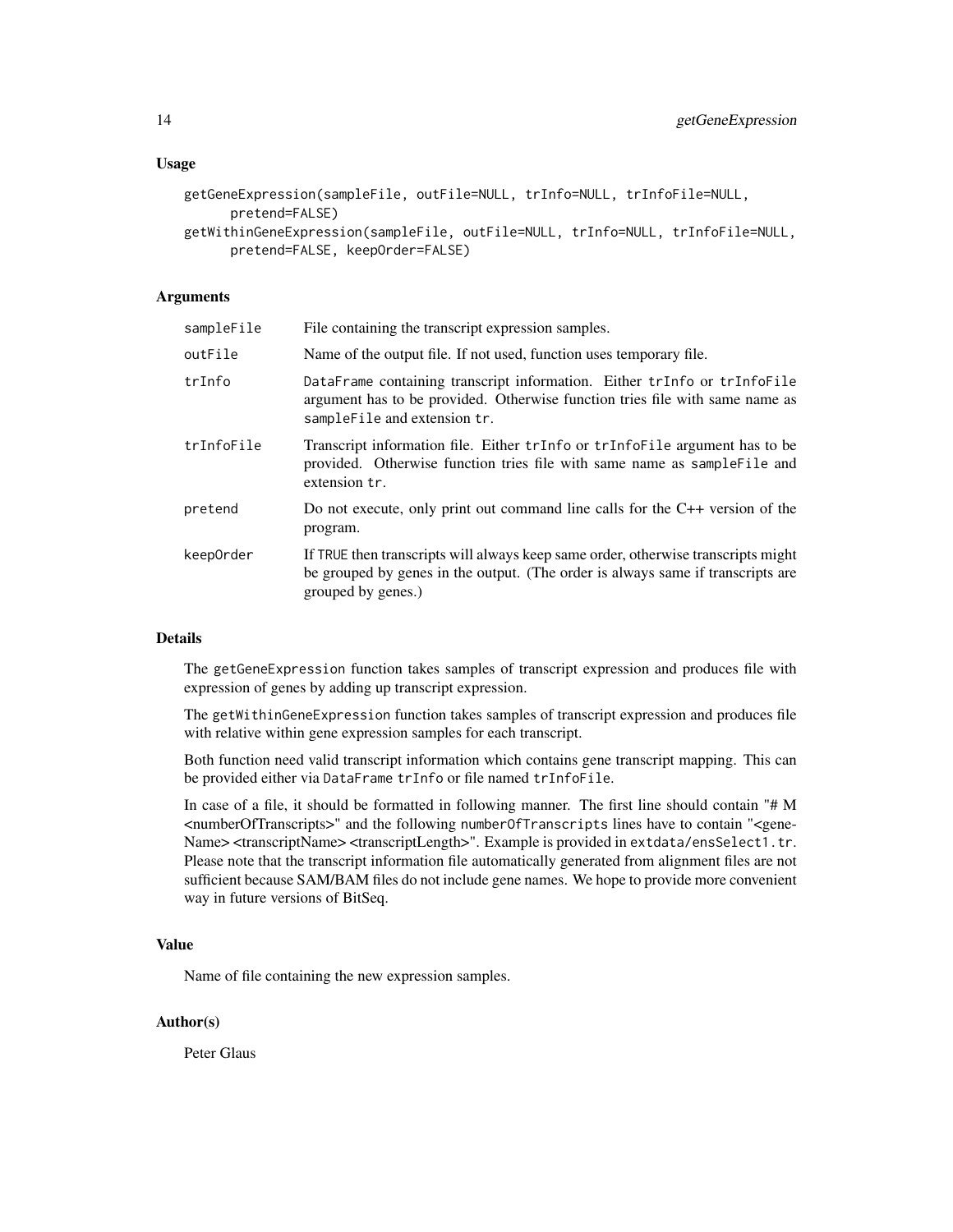# <span id="page-14-0"></span>getMeanVariance 15

# See Also

```
getExpression, tri.load, tri.file.setGeneNames, tri.file.hasGeneNames
```
#### Examples

```
setwd(system.file("extdata",package="BitSeq"))
## use transcript information as object
trinfo <- tri.load("ensSelect1.tr")
## gene expression
getGeneExpression("data-c0b1.rpkm", "data-c0b1-GE.rpkm", trInfo=trinfo)
gExpSamples <- loadSamples("data-c0b1-GE.rpkm")
gExpMeans <- rowMeans(as.data.frame(gExpSamples))
gExpMeans
## within gene expression
```

```
wgeFN <- getWithinGeneExpression("data-c0b1.rpkm", trInfoFile="ensSelect1.tr")
wgExpSamples <- loadSamples(wgeFN)
wgExpMeans <- rowMeans(as.data.frame(wgExpSamples))
head(wgExpMeans)
```
getMeanVariance *Calculate mean and variance of expression samples*

# Description

Calculate mean and variance of expression samples or log-expression samples

#### Usage

```
getMeanVariance(sampleFiles, outFile, log=NULL, type=NULL, verbose=NULL,
      norm=NULL, pretend=FALSE)
```

| sampleFiles | Vector of one or more files containing the expression samples.                                                                                                                            |
|-------------|-------------------------------------------------------------------------------------------------------------------------------------------------------------------------------------------|
| outFile     | Name of the output file.                                                                                                                                                                  |
| log         | Use logged values.                                                                                                                                                                        |
| type        | Type of variance, possible values: sample, sqDif for sample variance or squared<br>difference.                                                                                            |
| verbose     | Verbose output.                                                                                                                                                                           |
| norm        | Vector of (multiplicative) normalization constants for library size normalization<br>of expression samples. Number of constants has to match the number of expres-<br>sion samples files. |
| pretend     | Do not execute, only print out command line calls for the $C++$ version of the<br>program.                                                                                                |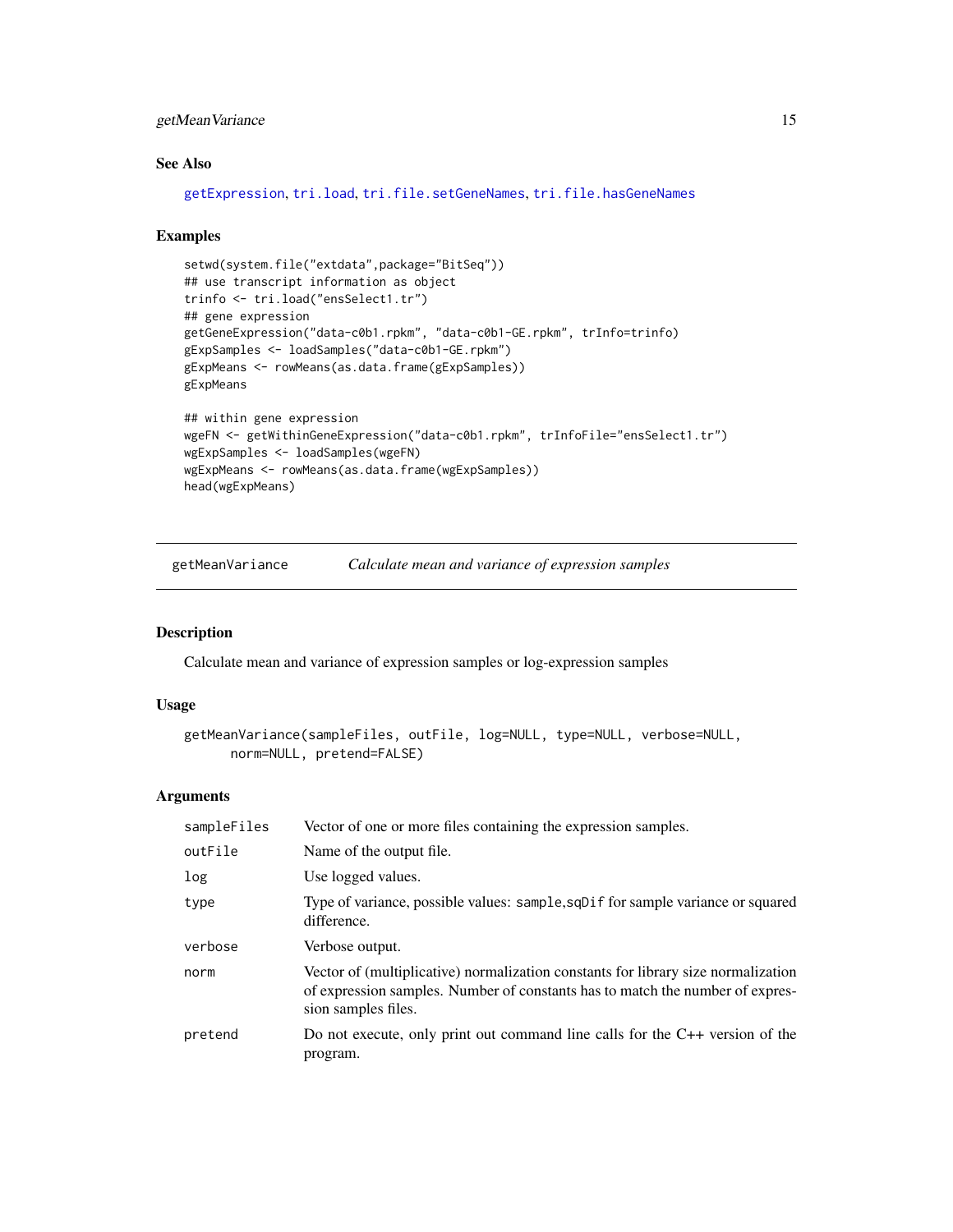# Details

The getMeanVariance function computes means and variances of MCMC expression samples. These can be computed either from single file or from multiple files using sample variance. Variance of two experiments (i.e. technical or biological replicates) can be estimated also by using sqDif option for type which specify the computation of the average square distance between the samples from two sets.

#### Value

.means File containing means (first column) and variance (second column) for each transcript (or row in the sample files)

#### Author(s)

Peter Glaus

# See Also

[estimateExpression](#page-4-1)

#### Examples

```
setwd(system.file("extdata",package="BitSeq"));
sampleFileNames = c("data-c1b0.rpkm","data-c1b1.rpkm")
getMeanVariance(sampleFiles=sampleFileNames, outFile="data-c1.Lmean", log=1,
     norm=c(1.0017, 0.9998))
```
loadSamples *Loading and saving expression samples*

#### Description

Functions for loading expression samples into DataFrame and saving samples from DataFrame into a file.

#### Usage

```
loadSamples(fileName, trInfoFile=NULL)
writeSamples(data, fileName)
```

| fileName   | Name of the file with samples or to which the samples are written. |
|------------|--------------------------------------------------------------------|
| data       | DataFrame with samples written to the file.                        |
| trInfoFile | Transcript information file which can be used to name the rows.    |

<span id="page-15-0"></span>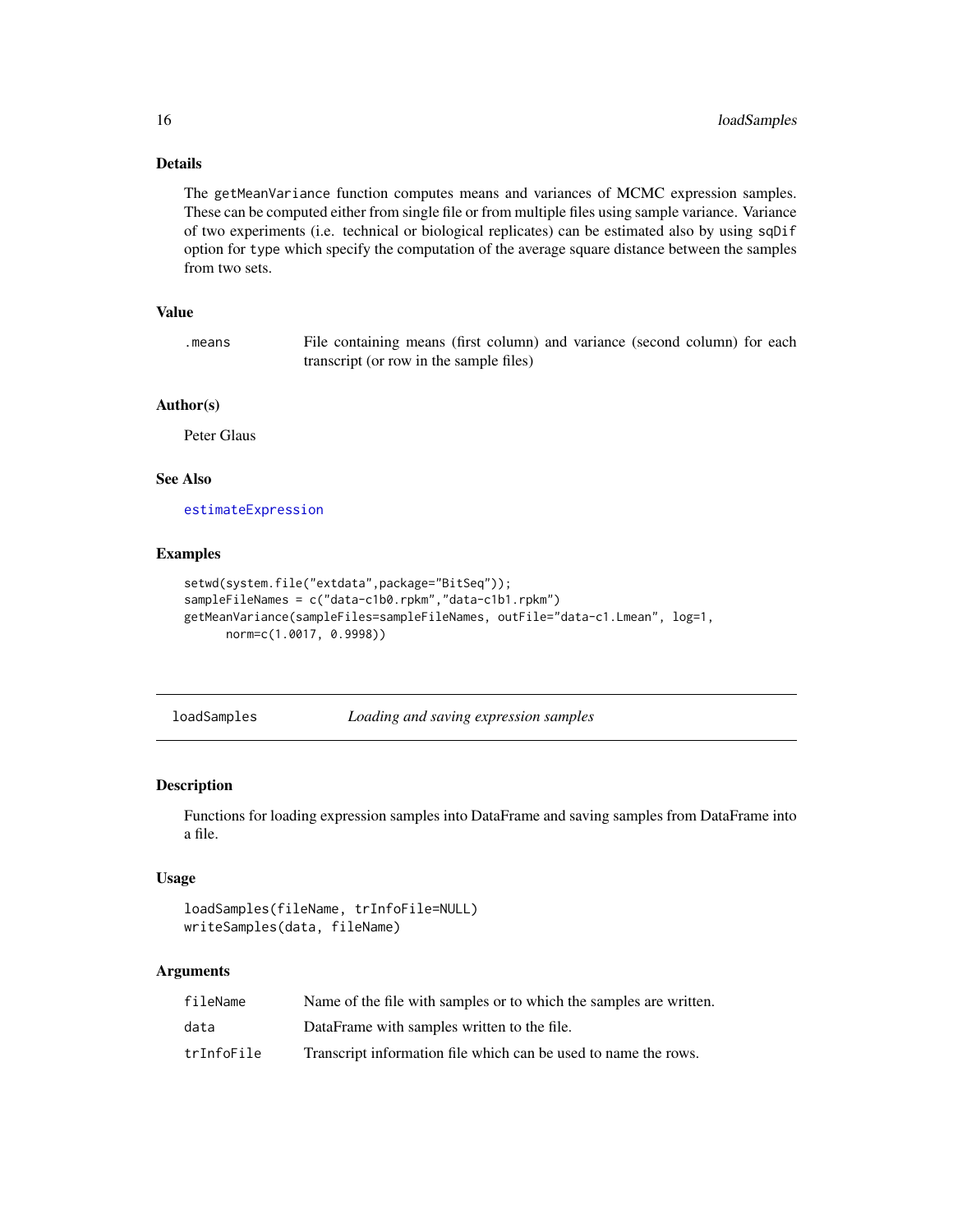# <span id="page-16-0"></span>parseAlignment 17

# Details

The loadSamples function load samples from the specified file into a DataFrame. If the transcript information file is provided, the transcript names are use as row names.

The writeSamples function can save samples from a DataFrame into a file in format which is valid for BitSeq and can be used in other functions.

#### Value

DataFrame Containing the expression samples

# Author(s)

Peter Glaus

# See Also

[estimateExpression](#page-4-1)

# Examples

```
## Not run:
samples1<-loadSamples("data-c0b1.rpkm")
writeSamples(samples1,"new-c0b1.rpkm")
```
## End(Not run)

<span id="page-16-1"></span>parseAlignment *Compute probabilities of alignments*

# Description

Compute probability of alignments and save them into *.prob* file.

#### Usage

```
parseAlignment( alignFile, outFile, trSeqFile, inputFormat=NULL, trInfoFile=NULL,
     expressionFile=NULL, readsN=NULL, uniform=TRUE, limitA=NULL, lenMu=NULL,
     lenSigma=NULL, excludeSingletons=NULL, mateNamesDiffer=NULL,
     verbose=NULL, veryVerbose=NULL, procN=NULL, pretend=FALSE)
```

| alignFile   | File containing read alignments.                                                                  |
|-------------|---------------------------------------------------------------------------------------------------|
| outFile     | Name of the output file.                                                                          |
| inputFormat | Input format: possible values SAM, BAM. (This should be detected automatically<br>in most cases.) |
| trInfoFile  | File to save transcript information extracted from [BS]AM file and reference.                     |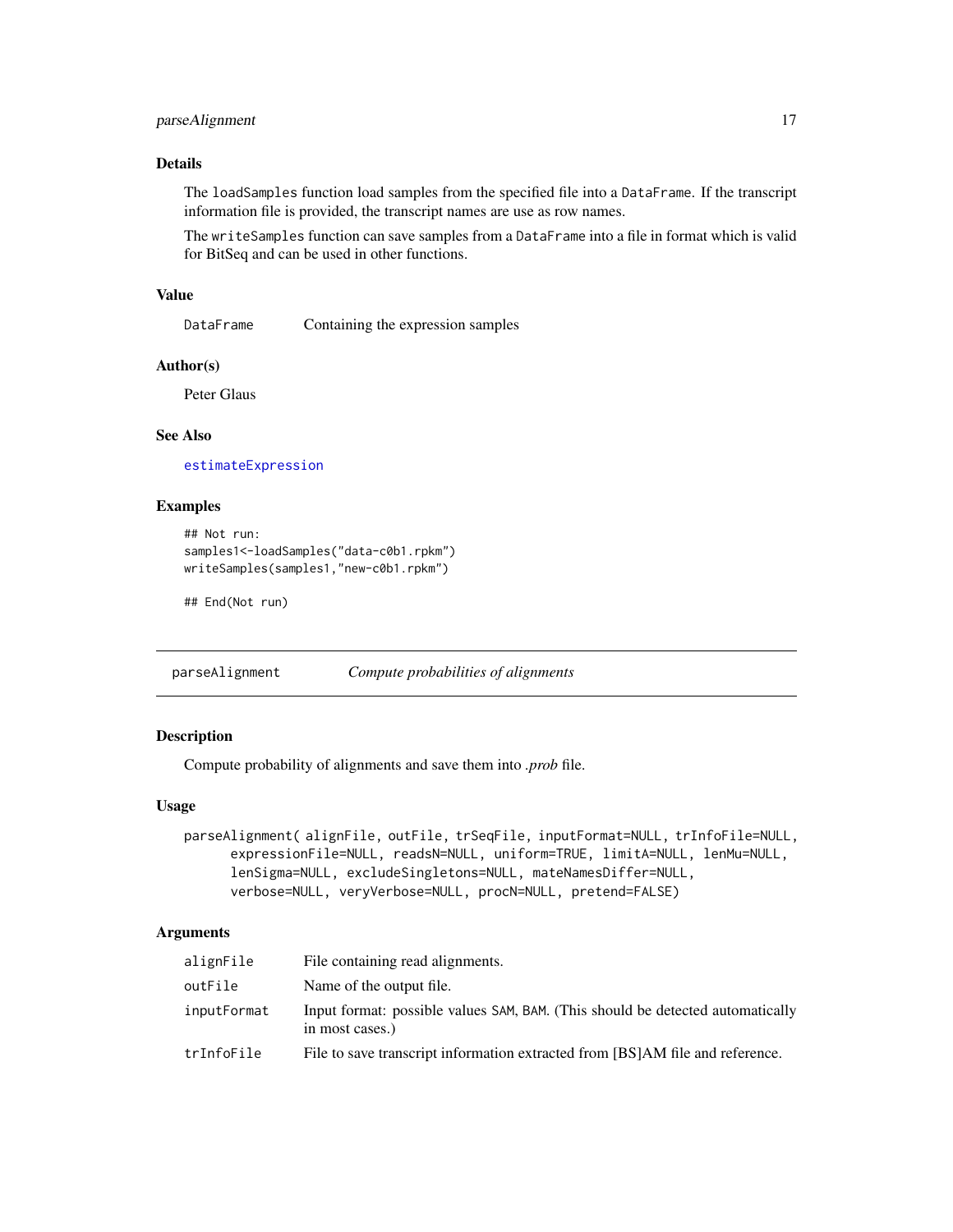<span id="page-17-0"></span>

| trSeqFile         | File containing transcript sequence in FASTA format.                                                             |
|-------------------|------------------------------------------------------------------------------------------------------------------|
|                   | expression File Transcript relative expression estimates — for better non-uniform read distribu-                 |
|                   | tion estimation.                                                                                                 |
| readsN            | Total number of reads. This is usually not necessary if SAM/BAM contains also<br>reads with no valid alignments. |
| uniform           | Use uniform read distribution.                                                                                   |
| limitA            | Limit maximum number of alignments per read. Reads with more alignments<br>than limit will be discarded.         |
| lenMu             | Set mean of log fragment length distribution. $l_{frag} \sim LogNormal(\mu, \sigma^2)$                           |
| lenSigma          | Set $\sigma^2$ (or variance) of log fragment length distribution. $l_{frag} \sim LogNormal(\mu, \sigma^2)$       |
| excludeSingletons |                                                                                                                  |
|                   | Exclude single mate alignments for paired-end reads.                                                             |
| mateNamesDiffer   |                                                                                                                  |
|                   | Mates from paired-end reads have different names.                                                                |
| verbose           | Verbose output.                                                                                                  |
| veryVerbose       | Very verbose output.                                                                                             |
| procN             | Maximum number of threads to be used.                                                                            |
| pretend           | Do not execute, only print out command line calls for the $C++$ version of the<br>program.                       |

# Details

This function uses the alignments and reference file to assign probability to each alignment. It uses either bias-corrected or uniform model for the read distribution, assumes Log-Normal distribution of fragment lengths for pair-end read data and uses quality scores and mismatches to assign probability for every alignment of a read (or fragment) to a transcript.

# Value

| .prob | file containing the alignment probabilities                                     |
|-------|---------------------------------------------------------------------------------|
| . tr  | file containing reference transcript names, lengths and effective lengths - op- |
|       | tional                                                                          |

#### Author(s)

Peter Glaus

#### See Also

[estimateExpression](#page-4-1)

# Examples

```
## Not run:
parseAlignment(alignFile="data.sam", outFile="data.prob",
     trSeqFile="trReference.fa" ,trInfoFile="data.tr")
```
## End(Not run)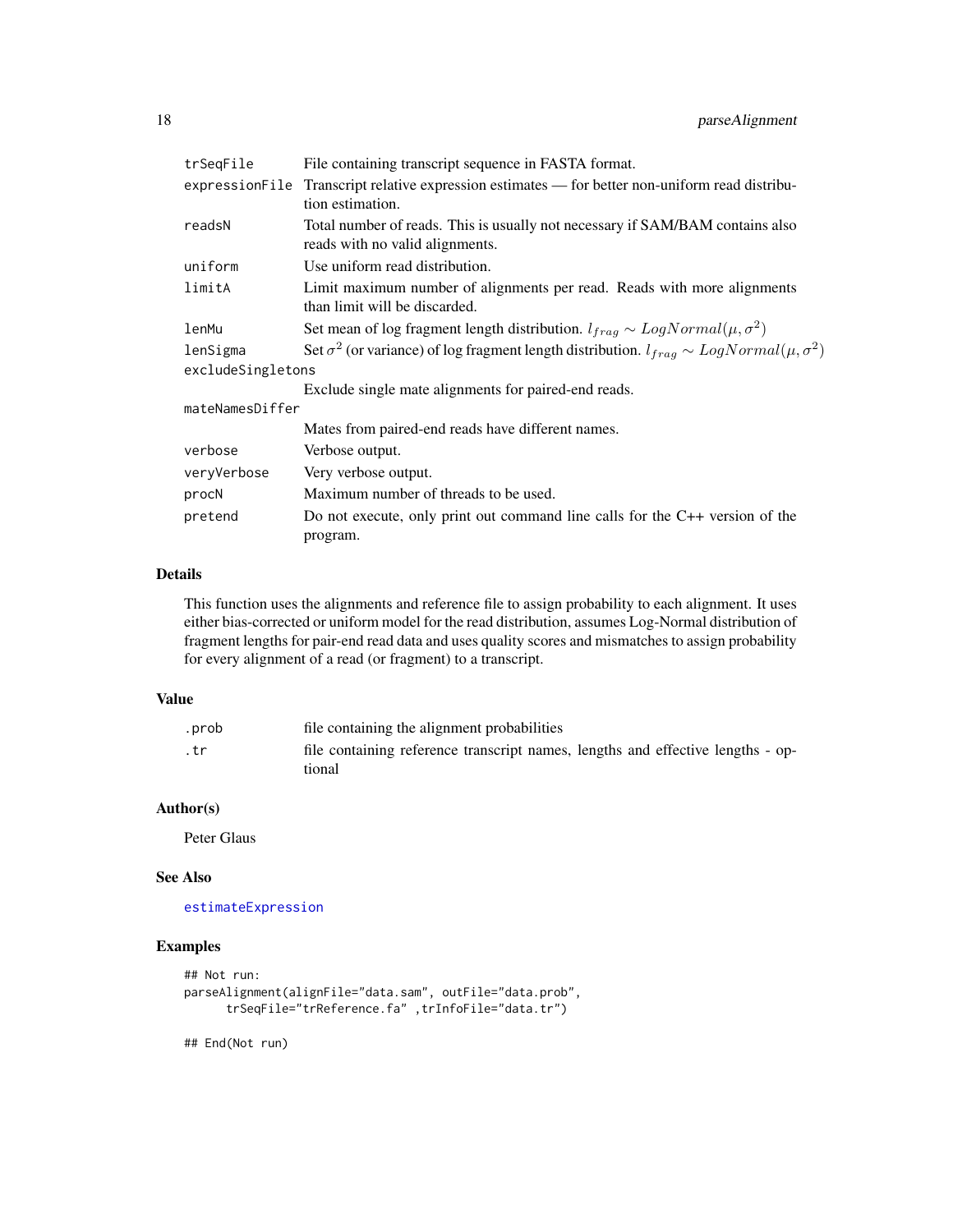<span id="page-18-0"></span>

# <span id="page-18-1"></span>Description

Manage information about the transcript reference. These functions are used for reading, saving and updating transcript information DataFrame.

#### Usage

```
tri.load(trInfoFile)
tri.save(trInfo, trInfoFile)
tri.hasGeneNames(trInfo)
tri.setGeneNames(trInfo, geneNames, transcriptNames=NULL)
```
#### **Arguments**

| trInfoFile      | Name of the file containing transcript information or the where the information<br>should be stored. |
|-----------------|------------------------------------------------------------------------------------------------------|
| trInfo          | DataFrame containing the transcript information.                                                     |
| geneNames       | Vector with new gene names that should be assigned to transcripts.                                   |
| transcriptNames |                                                                                                      |
|                 | Names of transcripts that should be associated with the gene names.                                  |

#### Details

If not provided with the information, BitSeq extracts information about the transcript reference from the alignment and sequence files. This information is stored in so called transcript information(trInfo) file, usually having extension .tr. This file contains columns with gene names (if available), transcript names, transcript lengths and optionally with adjusted lengths of transcripts. The expression of transcripts is reported in the same order as are the transcripts ordered in the trInfo file, hence it serves as identification of final results.

Other important use of trInfo file is for calculating gene expression or within gene expression, where the file is used for determining which transcripts belong to which genes. However, for this the gene names have to be properly set in the transcript info, which is not always the case.

Function tri.load loads transcript information from a file provided by argument trInfoFile into a DataFrame.

Function tri.save saves transcript information from a DataFrame provided by trInfo argument into a file name provided by argument trInfoFile.

Function tri.hasGeneNames determines whether gene names are properly set in the transcript information and returns TRUE or FALSE and a warning message identifying the problem.

Function tri.setGeneNames changes gene names of a transcript information trInfo and retruns new DataFrame with updated values. The vector geneNames should provide gene names of transcripts and be of the same length as is the number of transcripts. The gene names have to be either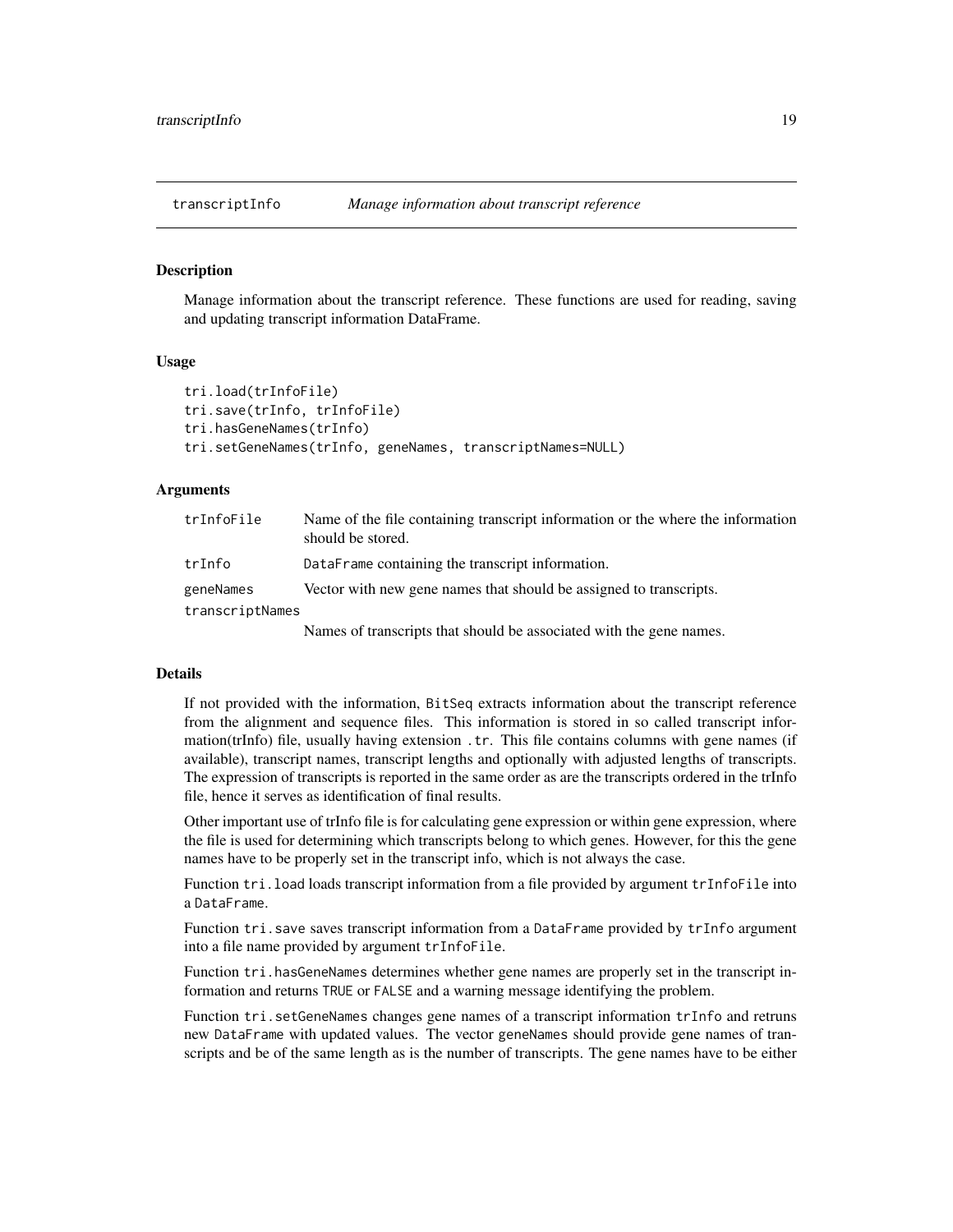ordered as their appropriate transcripts in trInfo object, or if ordered differently, vector of transcript names, ordered as gene names has to be provided by argument transcriptNames. The names in transcriptNames have to correspond to the transcript names in trInfo object.

#### Value

Function tri.load returns DataFrame with transcript information.

Function tri.hasGeneNames returns boolean value.

Function tri.setGeneNames returns DataFrame with transcript information containing updated gene names (Note: the transcript names do not change.).

# Author(s)

Peter Glaus

# See Also

[getExpression](#page-11-1), [getGeneExpression](#page-12-1), [tri.file.setGeneNames](#page-19-1)

# Examples

```
setwd(system.file("extdata",package="BitSeq"))
trinfo <- tri.load("ensSelect1.tr")
trinfo[1:10,]
## this should be true
tri.hasGeneNames(trinfo)
## reverse the gene order - this will make the information INCORRECT
rev.trinfo <- tri.setGeneNames(trinfo, rev(trinfo[,1]))
rev.trinfo[1:10,]
tri.save(rev.trinfo, "reversed-ensSelect1.tr")
```
transcriptInfoFile *Manage file containing information about transcript reference*

#### <span id="page-19-1"></span>Description

Manage file containing information about the transcript reference. These functions are used for verifying and updating transcript information DataFrame.

#### Usage

```
tri.file.hasGeneNames(trInfoFile)
tri.file.setGeneNames(trInfoFile, geneNames, transcriptNames=NULL)
```
<span id="page-19-0"></span>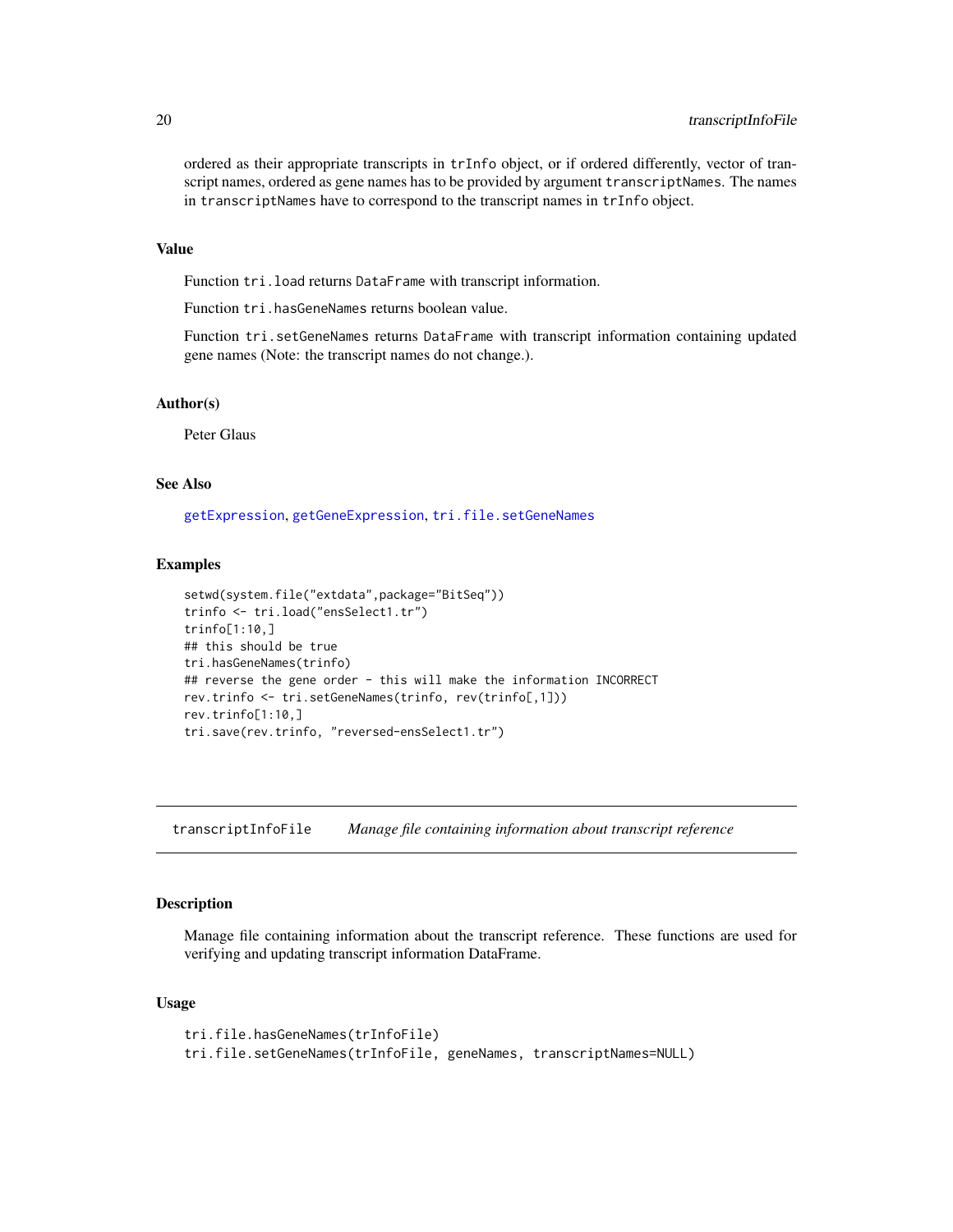#### <span id="page-20-0"></span>transcriptInfoFile 21

#### Arguments

| trInfoFile      | Name of the file containing transcript information or the where the information<br>should be stored. |
|-----------------|------------------------------------------------------------------------------------------------------|
| geneNames       | Vector with new gene names that should be assigned to transcripts.                                   |
| transcriptNames |                                                                                                      |
|                 |                                                                                                      |

Names of transcripts that should be associated with the gene names.

# Details

If not provided with the information, BitSeq extracts information about the transcript reference from the alignment and sequence files. This information is stored in so called transcript information(trInfo) file, usually having extension .tr. This file contains columns with gene names (if available), transcript names, transcript lengths and optionally with adjusted lengths of transcripts. Important use of trInfo file is for calculating gene expression or within gene expression, where the file is used for determining which transcripts belong to which genes. However, for this the gene names have to be properly set in the transcript info, which is not always the case.

Function tri.file.hasGeneNames determines whether gene names are properly set in the transcript information file and returns TRUE or FALSE and a warning message identifying the problem.

Function tri.file.setGeneNames updates the gene names of a transcript information in file provided by argument trInfoFile. The vector geneNames should provide gene names of transcripts and be of the same length as is the number of transcripts. The gene names have to be either ordered as their appropriate transcripts in trInfoFile file, or if ordered differently, vector of transcript names, ordered as gene names has to be provided by argument transcriptNames. The names in transcriptNames have to correspond to the transcript names in actual file.

#### Value

Function tri.file.hasGeneNames returns boolean value.

#### Author(s)

Peter Glaus

#### See Also

[getExpression](#page-11-1), [getGeneExpression](#page-12-1), [tri.load](#page-18-1), [tri.save](#page-18-1)

#### Examples

```
setwd(system.file("extdata",package="BitSeq"))
## this should be true
tri.file.hasGeneNames("ensSelect1.tr")
```